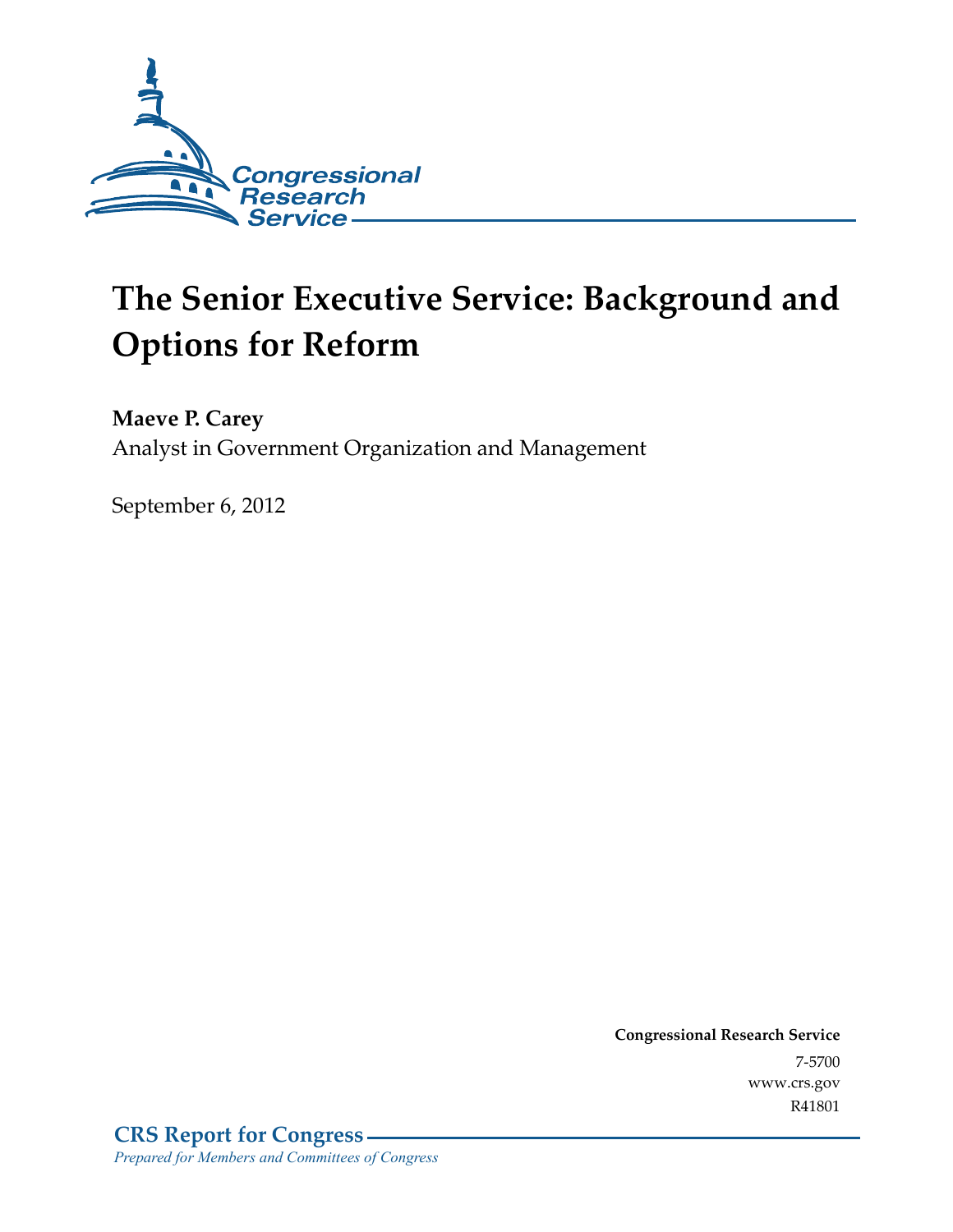# **Summary**

The Senior Executive Service (SES) was established by the Civil Service Reform Act of 1978 (CSRA; P.L. 95-454, 92 Stat. 1111). Congress created the SES to provide a government-wide, mobile corps of managers within federal agencies. The SES, comprising mostly career appointees who are chosen through a merit staffing process, is the link between the politically appointed heads of agencies and the career civil servants within those agencies. The creators of the SES envisioned it as a cadre of high-level managers in the government who would provide leadership for agencies across administrations and ensure productivity and efficiency within the government. The CSRA incentivized good performance among senior executives by basing their compensation on their performance.

Over the three decades of the SES's operation, various ideas and suggestions have been offered as to how it may be improved. Although a few statutory changes have been implemented since its creation, many argue that the current state of the SES calls for more comprehensive reforms. The most recent change made to the SES was a revision of its pay system enacted in 2004. Advocates for additional changes to the SES argue that further changes would improve the efficiency and the management of government programs and the government workforce. Some of the changes they call for include improvement in recruiting efforts, more opportunities for onboard training and career development of senior executives, and further changes to the current pay structure.

In the  $112<sup>th</sup>$  Congress, two bills were introduced that would make significant and sweeping changes to the SES. The Senior Executive Service Reform Act, S. 2249, was introduced by Senator Daniel Akaka on March 28, 2012. If enacted, S. 2249 would make adjustments to the SES pay system, reduce the ratio of noncareer to career senior executives, establish an SES Resource Office in the Office of Personnel Management (OPM), and require agencies to enhance professional development opportunities for senior executives. Representative Jim Moran introduced H.R. 6042 on June 27, 2012, also titled the Senior Executive Service Reform Act. H.R. 6042 proposed similar changes to those proposed in the Senate bill, and would also require agencies to evaluate the skills and qualifications necessary for each SES position when it becomes vacant. In addition, H.R. 6042 would require agencies to establish an objective for holding executives accountable for addressing employee satisfaction.

This report provides a history and background of the SES, examines the central features of the SES, and discusses some areas in which advocates for SES reform have called for change.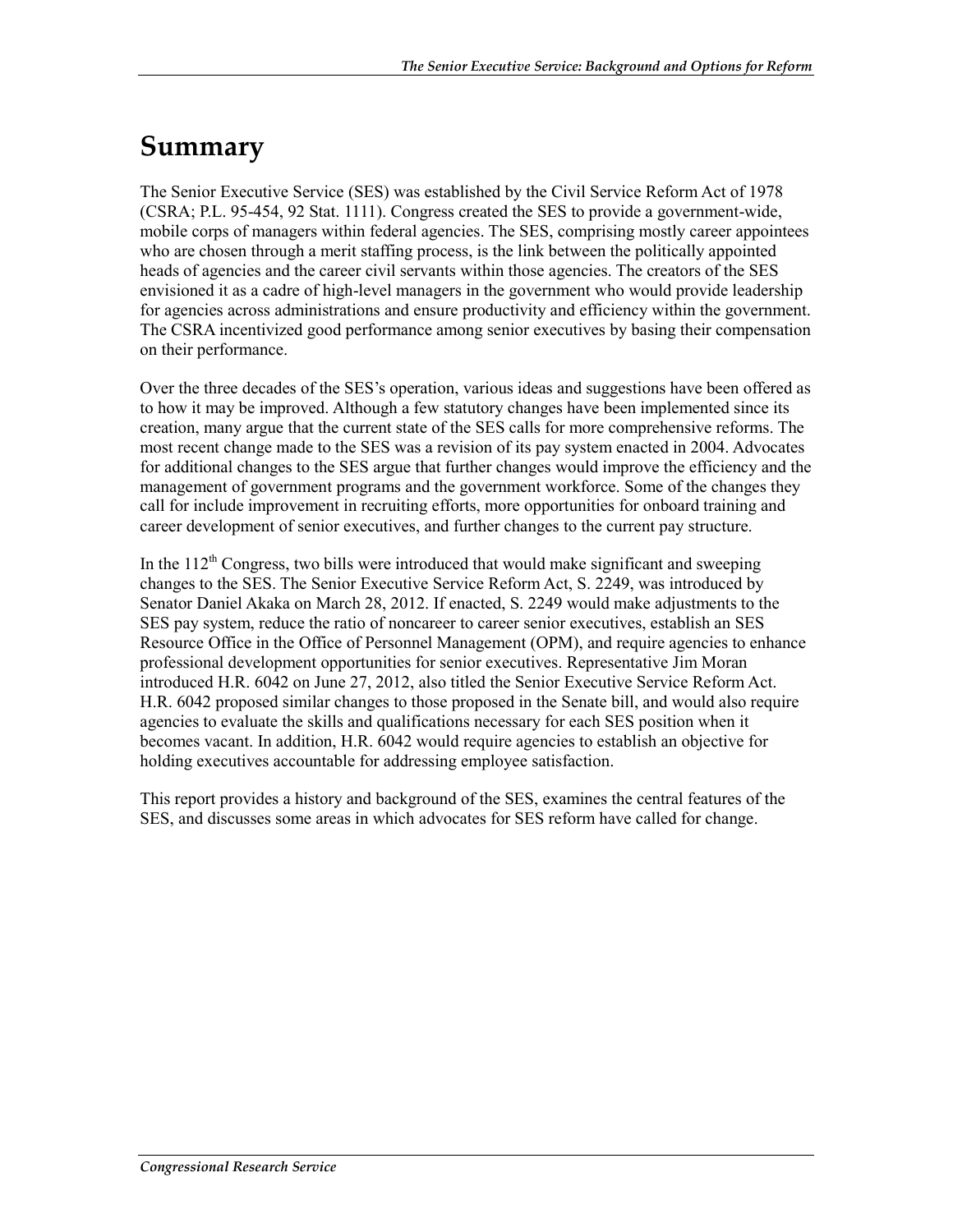# Contents

| Recruiting. |  |
|-------------|--|
|             |  |
|             |  |
|             |  |
|             |  |
|             |  |
|             |  |
|             |  |

## **Tables**

### Contacts

|--|--|--|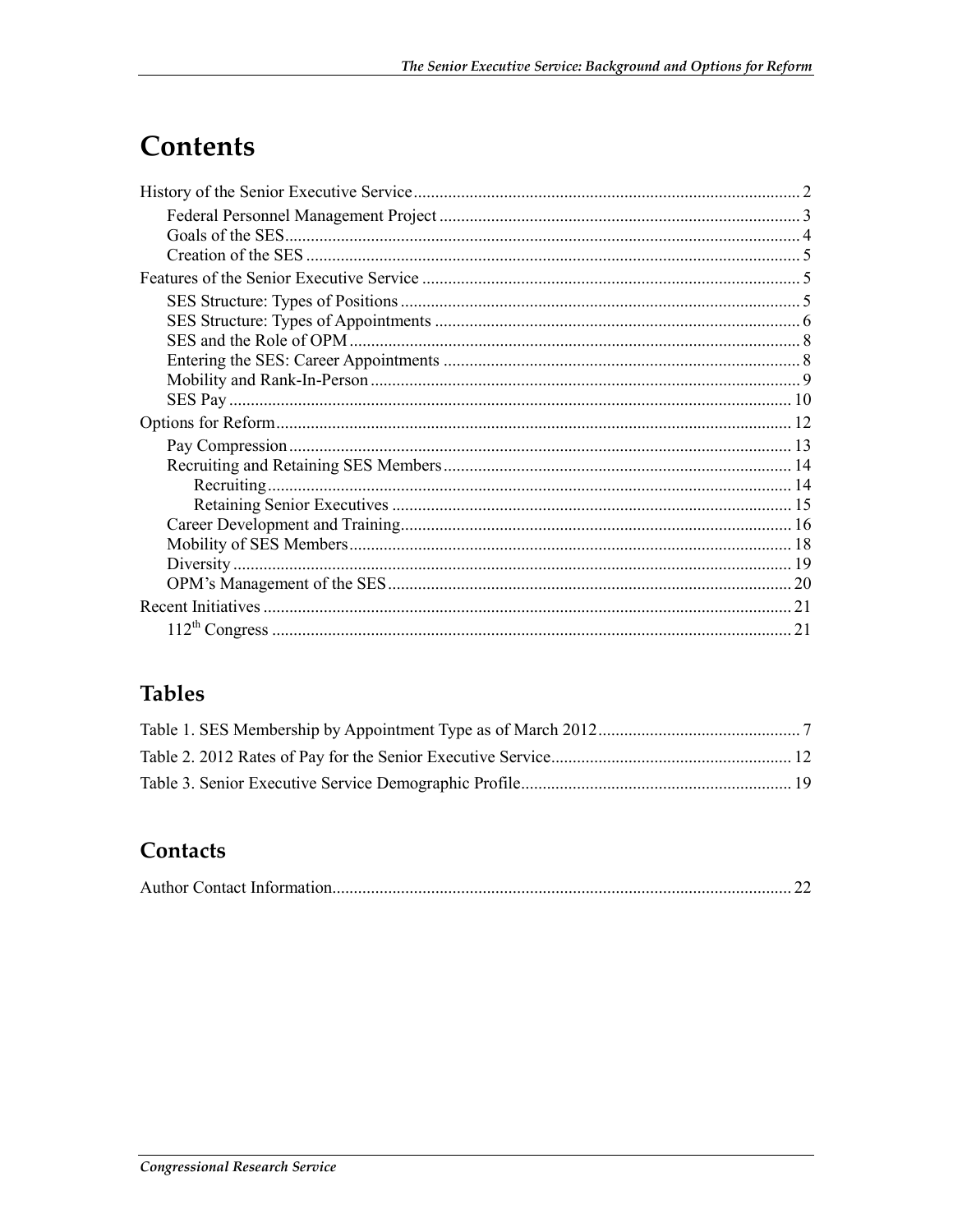**The Senior Executive Service (SES) was established by the Civil Service Reform Act of** 1978 (CSRA; P.L. 95-454, 92 Stat. 1111). Congress created the SES to provide a government-wide, mobile corps of managers within federal agencies. The SES, The Senior Executive Service (SES) was established by the Civil Service Reform Act of 1978 (CSRA; P.L. 95-454, 92 Stat. 1111). Congress created the SES to provide a government-wide, mobile corps of managers within federal between the politically appointed heads of agencies and the career civil servants within those agencies. The creators of the SES envisioned a cadre of high-level managers in the government who would provide leadership for agencies across administrations and ensure productivity and efficiency within the government.<sup>1</sup> The CSRA incentivized good performance among senior executives by basing their compensation on their performance. The CSRA tasked the creation and distribution of SES positions within the government to the Office of Personnel Management (OPM), which was also established by the CSRA.

The SES was launched in July 1979 and includes most of the government's managerial and policy positions above the General Schedule (GS) grade 15.<sup>2</sup> As one government official explained, "the SES is the backbone of Federal executive leadership and its members play a crucial role in addressing unprecedented challenges facing our nation."<sup>3</sup> More than three decades after its existence, the SES still serves as the link between political appointees who run agencies and the career government workers in the agencies.

Before the SES was established, a centralized cadre of senior leaders in the government did not exist. The creation of the SES was intended to bring a "measure of coherence" to an otherwise fragmented federal bureaucracy. Senior executives would be equipped with managerial skills that could allow them to move between agencies to "quell administrative brushfires" and to help fulfill agencies' leadership and management needs.<sup>4</sup>

Senior executives serve an important function in high-level government positions, overseeing the implementation of many government programs and providing leadership within agencies. However, some organizations and individuals have called for changes to the current SES.<sup>5</sup> At a March 2011 hearing on the SES, for example, the Senate Committee on Homeland Security and Governmental Affairs' Subcommittee on Oversight of Government Management, the Federal Workforce, and the District of Columbia evaluated the current state of the SES. All three witnesses at the hearing identified areas they said were in need of improvement in the SES, including recruiting, career development, diversity, and the SES pay system.<sup>6</sup>

<u>.</u>

<sup>&</sup>lt;sup>1</sup> Sec. 3, P.L. 95-454

<sup>&</sup>lt;sup>2</sup> Most federal employees are paid on the General Schedule (GS) scale. The GS scale currently consists of 15 pay grades. Information about the federal salaries and wages, including the GS scale, is available on OPM's website at http://www.opm.gov/oca/pay/html/FactSheet-SalariesAndWages.asp.

<sup>&</sup>lt;sup>3</sup> Statement of Jeffrey D. Zients, U.S. Congress, Senate Committee on Homeland Security and Governmental Affairs, Subcommittee on Oversight of Government Management, the Federal Workforce, and the District of Columbia, *Strengthening the Senior Executive Service: A Review of Challenges Facing the Government's Leadership Corps*, 112<sup>th</sup> Cong.,  $1^{st}$  sess., March 29, 2011, p. 1.

<sup>4</sup> Mark W. Huddleston and William W. Boyer, *The Higher Civil Service in the United States: Quest for Reform* (Pittsburgh: University of Pittsburgh, 1996), pp. 116-117.

<sup>&</sup>lt;sup>5</sup> Organizations that have advocated for changes to the SES and are discussed in this report include the Partnership for Public Service; the Senior Executives Association, which is the professional association for senior executives; and some scholars of public policy.

<sup>&</sup>lt;sup>6</sup> U.S. Congress, Senate Committee on Homeland Security and Governmental Affairs, Subcommittee on Oversight of Government Management, the Federal Workforce, and the District of Columbia, *Strengthening the Senior Executive Service: A Review of Challenges Facing the Government's Leadership Corps*, 112<sup>th</sup> Cong., 1<sup>st</sup> sess., March 29, 2011.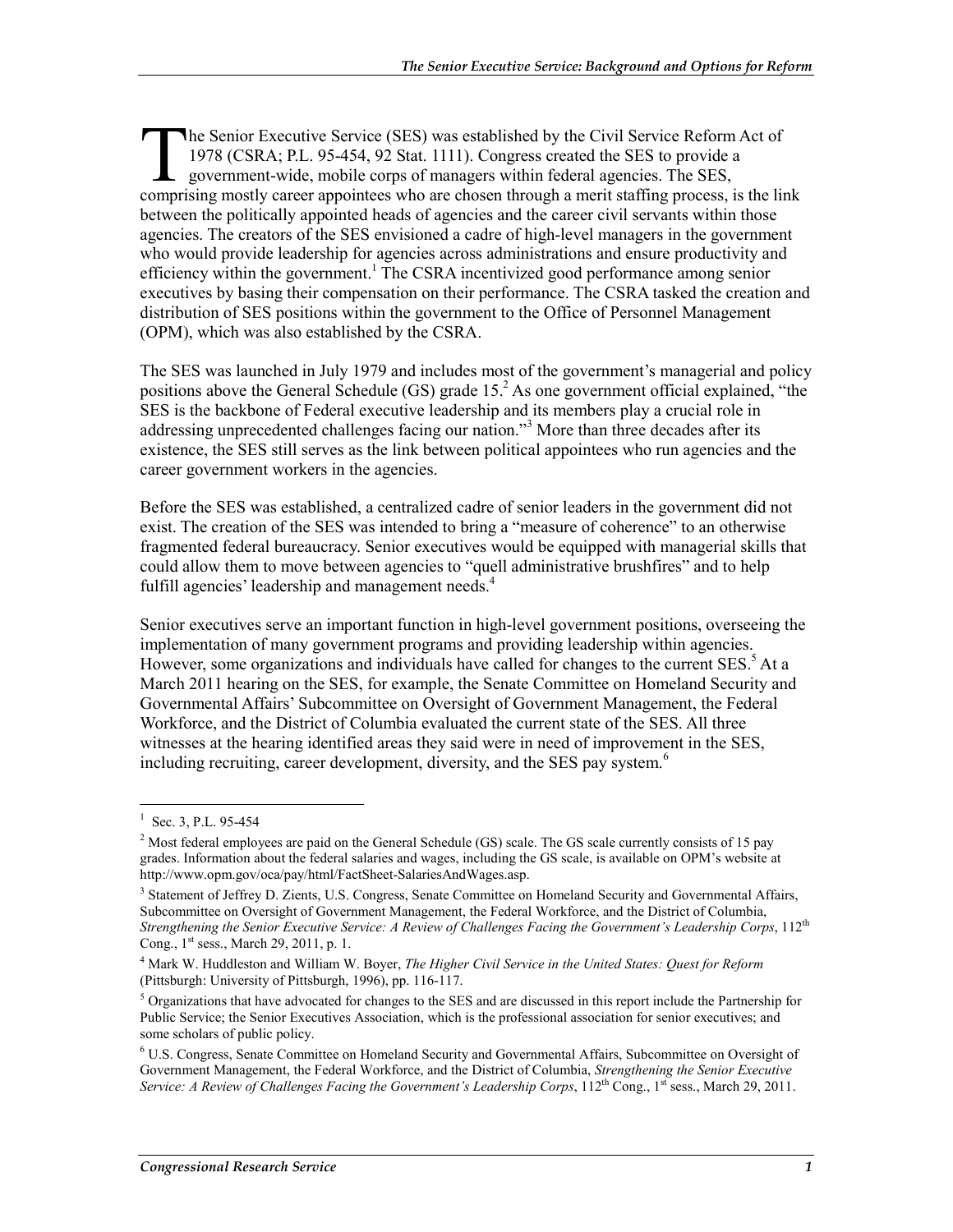This report provides a history and background of the SES, examines the central features of the SES, and discusses some areas that SES reform advocates have identified as needing improvement.

# **History of the Senior Executive Service**

The development of the "higher civil service" in the United States throughout the mid- $20<sup>th</sup>$ century led to a class of civil servants in high-level agency positions sometimes referred to as the supergrades.<sup>7</sup> Supergrades were civil servants who held GS-16, GS-17, and GS-18 positions. Congress created the GS scale, including the supergrade positions, in 1949. At that time, the number of supergrade positions was limited to  $400$ .<sup>8</sup> Individuals in supergrade positions earned salaries almost equivalent to those of political executives and Members of Congress. They generally held specialized positions within agencies that were technically specific and did not require broad leadership skills or mobility. It was these individuals who were converted into the Senior Executive Service under the Civil Service Reform Act, along with individuals in managerial positions in Executive Levels IV and  $V^9$  Converting those high-level positions into a more centralized cadre of managers was intended to make the management of government more flexible and efficient.

Although the SES was created during President Jimmy Carter's Administration, President Carter was not the first President to propose changes to the executive levels of the civil service. Three decades earlier, for example, President Dwight D. Eisenhower proposed a Senior Civil Service (which he later called the Career Executive Service). This proposal followed a series of recommendations made by the Second Hoover Commission, chaired by former President Herbert Hoover, which was created in part to identify needs of the U.S. federal personnel system.<sup>10</sup> President John Kennedy and President Lyndon Johnson also showed interest in reforming the higher civil service, tasking their administrations with reviewing the federal executive personnel system. Both Presidents Kennedy and Johnson introduced a new method for filling supergrade positions, but as some scholars have pointed out, reactions to and success of the programs were  $mixed$ <sup>11</sup>

Soon after entering the White House, President Richard Nixon asked the Civil Service Commission to study and make recommendations on the state of the federal executive personnel system. The study concluded that there were a number of issues with the executive personnel system that needed to be addressed. Some recommendations made by the commission included improving executive management capabilities; fostering and recruiting from a talent pool of motivated individuals; centralizing executive resources across agency lines; and providing training for executives.<sup>12</sup> These recommendations were incorporated into a proposal by President Nixon to establish the Federal Executive Service in 1971. Scholars have identified the political

<sup>1</sup> <sup>7</sup> For more information about the development of the higher civil service in the United States throughout the  $20<sup>th</sup>$ century, see Huddleston and Boyer, *The Higher Civil Service.*

<sup>8</sup> The GS scale was created by the Classification Act of 1949, P.L. 81-429.

<sup>&</sup>lt;sup>9</sup> Joining the SES was not mandatory, but when the SES officially went into effect on July 13, 1979, over 98.5 % of eligible employees chose to convert.

<sup>10</sup> Huddleston and Boyer, *Higher Civil Service*, pp. 35-50.

 $11$  Ibid., p. 71.

 $12$  Ibid., pp. 82-83.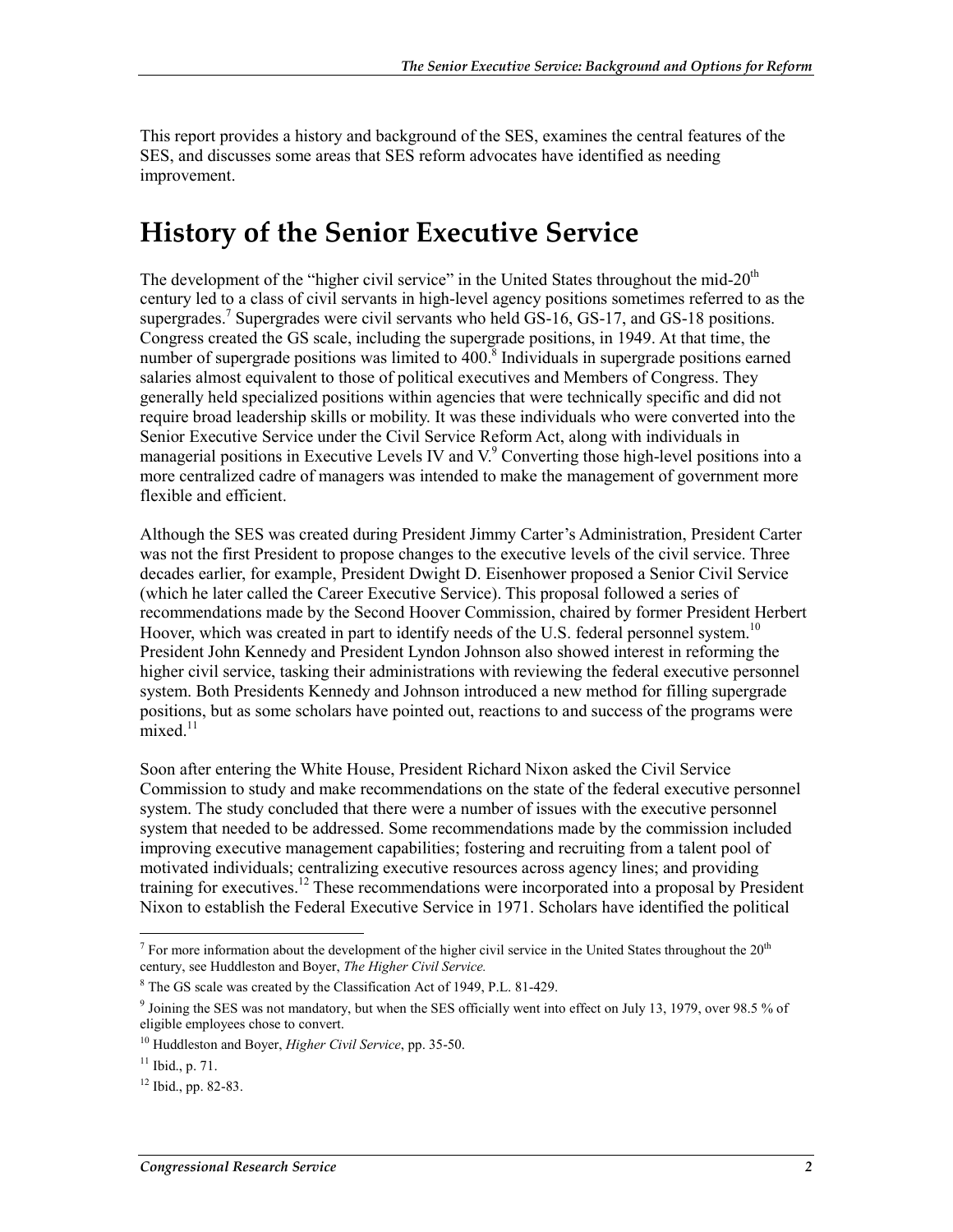landscape surrounding the Nixon Presidency and a controversial provision which would have required executives to enter three-year "employment agreements" as the main reasons why Congress did not pass Nixon's FES bill.<sup>13</sup>

#### **Federal Personnel Management Project**

One of the centerpieces of President Carter's campaign for the presidency in 1976 was his "Washington outsider" status, which he used as an asset to address what he considered to be problems in the federal government. During his campaign, he criticized the federal bureaucracy as being "wasteful" and "disorganized."<sup>14</sup> After his election to the presidency, he created the Federal Personnel Management Project to address what he considered to be problems with the federal executive establishment. Led by the chair of the Civil Service Commission (now the Office of Personnel Management) and the associate director of the Office of Management and Budget, the Federal Personnel Management Project was divided into nine task forces, one of which dealt directly with issues relating to the senior executives in government. Sally Greenberg, a senior official at the Civil Service Commission, chaired this task force.

In its written report, the task force identified the most critical problems as follows:

1. Neither the Congress nor the President has effective control over the total numbers of the executive cadre.

2. The numbers of executives authorized have little relationship to current needs and the system cannot adapt rapidly to program changes.

3. The multiplicity of hiring authorities with different requirements and provisions results in individuals with substantially similar responsibilities being employed and compensated under very different standards. It is susceptible to manipulation and fosters the use of questionable, albeit legal, maneuvers.

4. Individuals with little or no adequate managerial expertise can be placed in positions responsible for managing billion-dollar federal programs and for supervising thousands of employees.

5. Career employees have little opportunity to undertake positions of the highest responsibility without relinquishing their career tenure.

6. Whenever there is a change in political leadership, there is a period in many agencies during which the work of the Government is done at a minimum maintenance level. New initiatives are rare and even on-going programs operate in low gear.

7. There are critically important executive positions classified as "career" which new administrations would like to fill with executives of their own choosing, but reassignments of incumbents are very difficult to make, principally because of the existing protection of 'rank' and system inflexibilities.

8. It is commonly observed by both career and noncareer executives that some career managers are functioning in less than an optimum manner, in some instances because they

<sup>1</sup> <sup>13</sup> Ibid., pp. 86-92.

 $14$  Ibid., p. 93.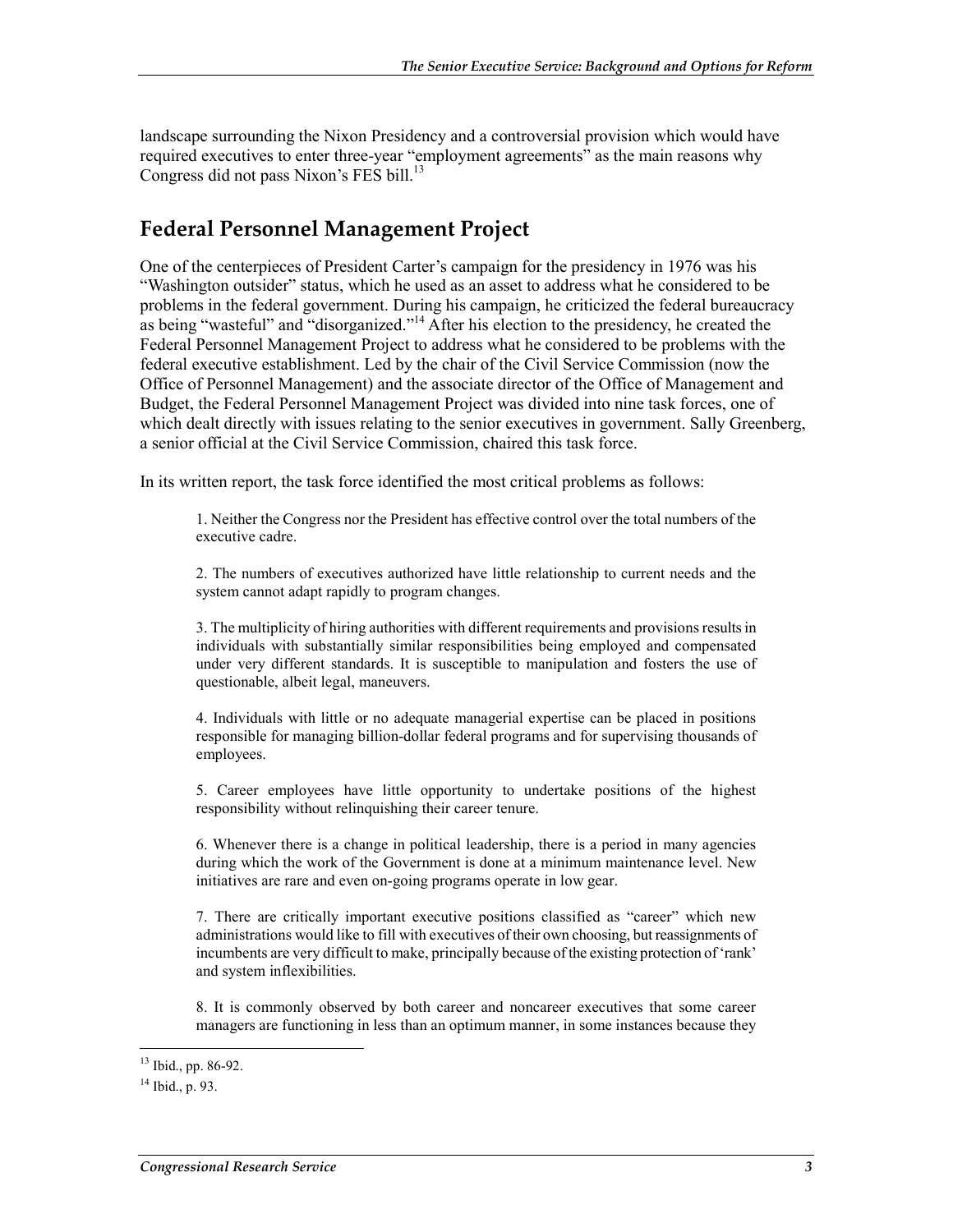are in positions which make greater demands on them than they are capable of meeting, in other cases because they have no incentive to do their best. It is difficult to remove such managers.

9. Compensation of executives has been a serious problem in recent years with most senior executives frozen in pay for long periods, while their subordinates' pay, compensation for comparable positions in the private sector, and the cost of living have all risen dramatically.

10. The present process for establishing and filling an executive position is time-consuming and inefficient.

11. Minorities and women have been virtually excluded from top management ranks."<sup>15</sup>

The task force's report described each problem in detail. The report concluded that "these problems in the staffing and management of senior managerial positions cannot be adequately resolved by revisions to the existing system…. Accordingly, we will recommend establishment of a new executive personnel system.<sup>"16</sup> The task force outlined several alternatives to the current system in its report stemming from the conclusions above, many of which ultimately became part of the new SES.

#### **Goals of the SES**

One of the major goals of the SES was to strengthen the link between the civil service and the politically appointed heads of agencies. As Alan "Scotty" Campbell, then chairman of the Civil Service Commission who had an integral role in establishing the SES, stated, "we could see the dysfunctional effects of career/noncareer interface."<sup>17</sup> The SES was intended to create a stronger and smoother link between political appointees and career civil servants, both during presidential transition periods and for the duration of administrations. As one former career executive reported, the pre-SES federal workforce often had poor relations between civil servants and political appointees because they had two different objectives: career employees were focused on technical programmatic details while political appointees were more focused on using executive and political skills to run the agency.<sup>18</sup> This focus on different objectives sometimes led to a rift between the two groups. The SES was to be the solution, providing a shared resource to civil servants and political appointees alike and facilitating better relations between the two.

In addition to smoothing over the interface between civil servants and political leadership, the creation of the SES was intended to ease the transition period for new Presidents and their political appointees. Prior to the establishment of the SES, a centralized corps of senior leaders providing consistent leadership across administrations and across agencies did not exist. During a presidential transition, which could last for several months, the new administration might not provide direction for civil servants.<sup>19</sup> The SES was intended, in part, to provide stronger senior

<sup>15</sup> Personnel Management Project, *Volume 2: Appendices to the Final Staff Report*, Washington, DC, December 1977. Appendix II, p. 1-2.

<sup>16</sup> Ibid., p. 2.

<sup>17</sup> Alan K. "Scotty" Campbell, "The Original Vision of the SES ... Revisited," *25 Years from* The Bureaucrat *to* The Public Manager, vol. 25, no. 1 (Spring 1996), p. 27.

<sup>18</sup> James E. Colvard, "Clear Air Turbulence in the Careerist/Political Appointee Zone," *The Public Manager*, vol. 24, no. 1 (Spring 1995), pp. 34-36.

<sup>19</sup> Bernard Rosen, "Uncertainty in the Senior Executive Service," *Public Administration Review*, vol. 41, no. 2 (Mar- (continued...)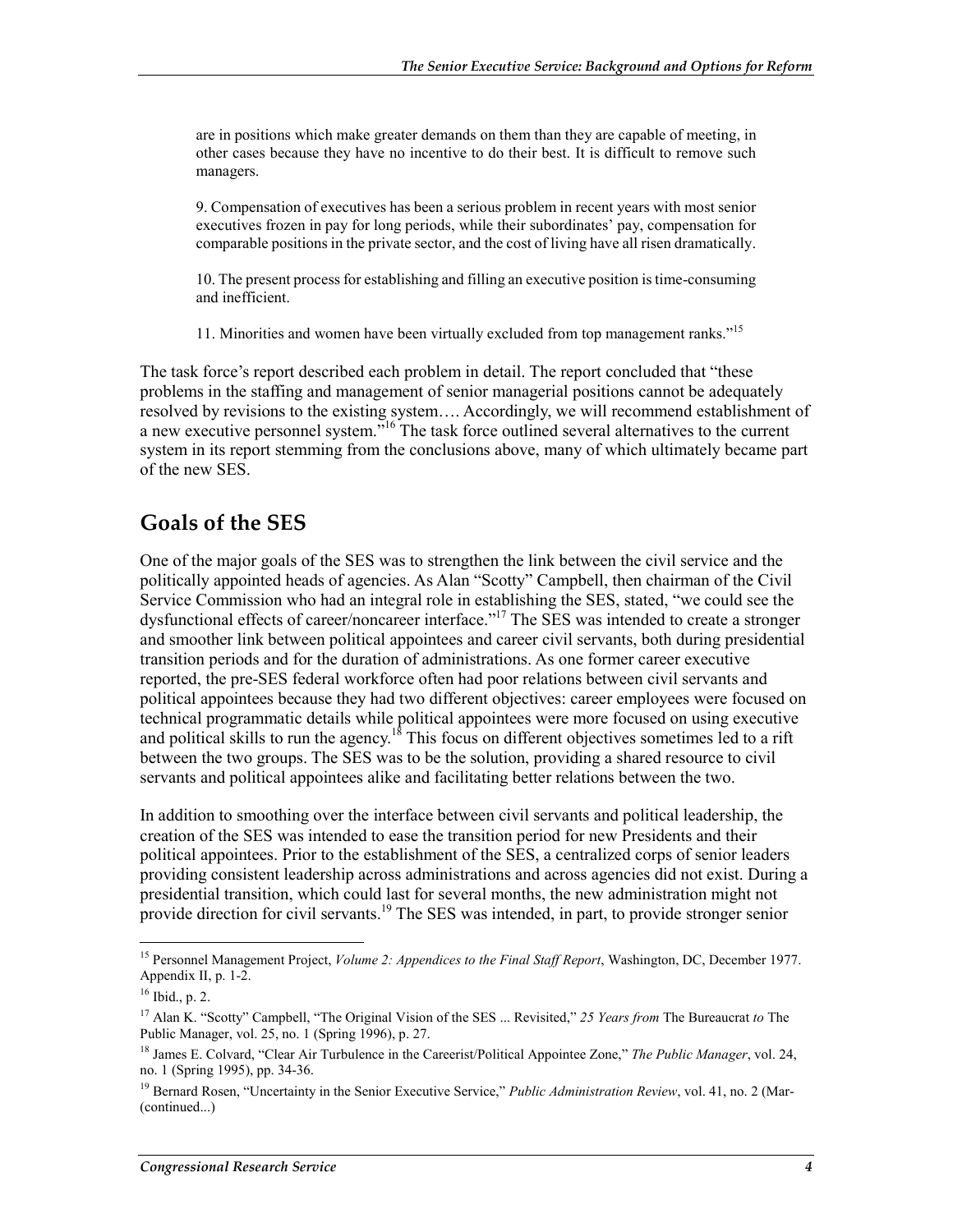leadership during presidential transitions so as to avoid this lull between administrations. The hope was that the SES would provide incoming presidents with a flexible, responsive set of managers tasked with ensuring agencies were running smoothly under the newly appointed leadership. This could help to ease the uncertainty that often accompanied presidential transitions.

#### **Creation of the SES**

The timing may have been an important element of President Carter's reformation of the civil service. As one scholar noted, the creation of the SES and its objectives were "logical responses to the moral and management failures of Watergate and Great Society program implementation: to increase the effectiveness of program performance and to increase public confidence in and satisfaction with the integrity and the competence of federal program administration.<sup> $20$ </sup> Following a period that has been identified by many as one of discontent and distrust in government, President Carter made civil service reform one of the primary goals of his administration.

Upon the completion of the Personnel Management Project's exploration of the current civil service system, President Carter sent a message to Congress in March 1978 with a proposal to overhaul the civil service system. In the message, he stated that "a critical factor in determining whether Federal programs succeed or fail is the ability of the senior managers who run them."<sup>21</sup> Seven months later, Congress passed the Civil Service Reform Act and created a new Senior Executive Service, which matched very closely the reforms suggested by the Federal Personnel Management Project in December 1977 and then proposed by President Carter. In July 1979, the SES was launched when nearly  $7,000$  government executives joined.<sup>22</sup>

## **Features of the Senior Executive Service**

This section discusses several key elements of the SES, including the types of positions and appointments, the role of OPM, how career appointees enter the SES, compensation, and the issues of mobility and rank-in-person.

#### **SES Structure: Types of Positions**

A major objective of the SES was to provide managerial expertise to the political leadership of an agency, as well as to the career civil servants within the agency. To limit the politicization of the SES, a 10% government-wide limit was placed on the number of political appointments to SES positions. Within individual agencies, the limit is  $25\%$  of total SES positions in the agency.<sup>23</sup>

<sup>(...</sup>continued)

Apr 1981), pp. 203-207.

<sup>20</sup> Bruce Buchanan, "The Senior Executive Service: How We Can Tell If It Works," *Public Administration Review*, vol. 41, no. 3 (May-June 1981), pp. 349-358.

<sup>21</sup> U.S. President (Carter), "Federal Civil Service Reform: Message to the Congress," *Public Papers of the Presidents of the United States: Jimmy Carter, 1978*, vol. I (Washington: GPO, 1979), pp. 444-449.

<sup>22</sup> Huddleston and Boyer, *Higher Civil Service*, 109.

 $^{23}$  5 U.S.C. 8 3134.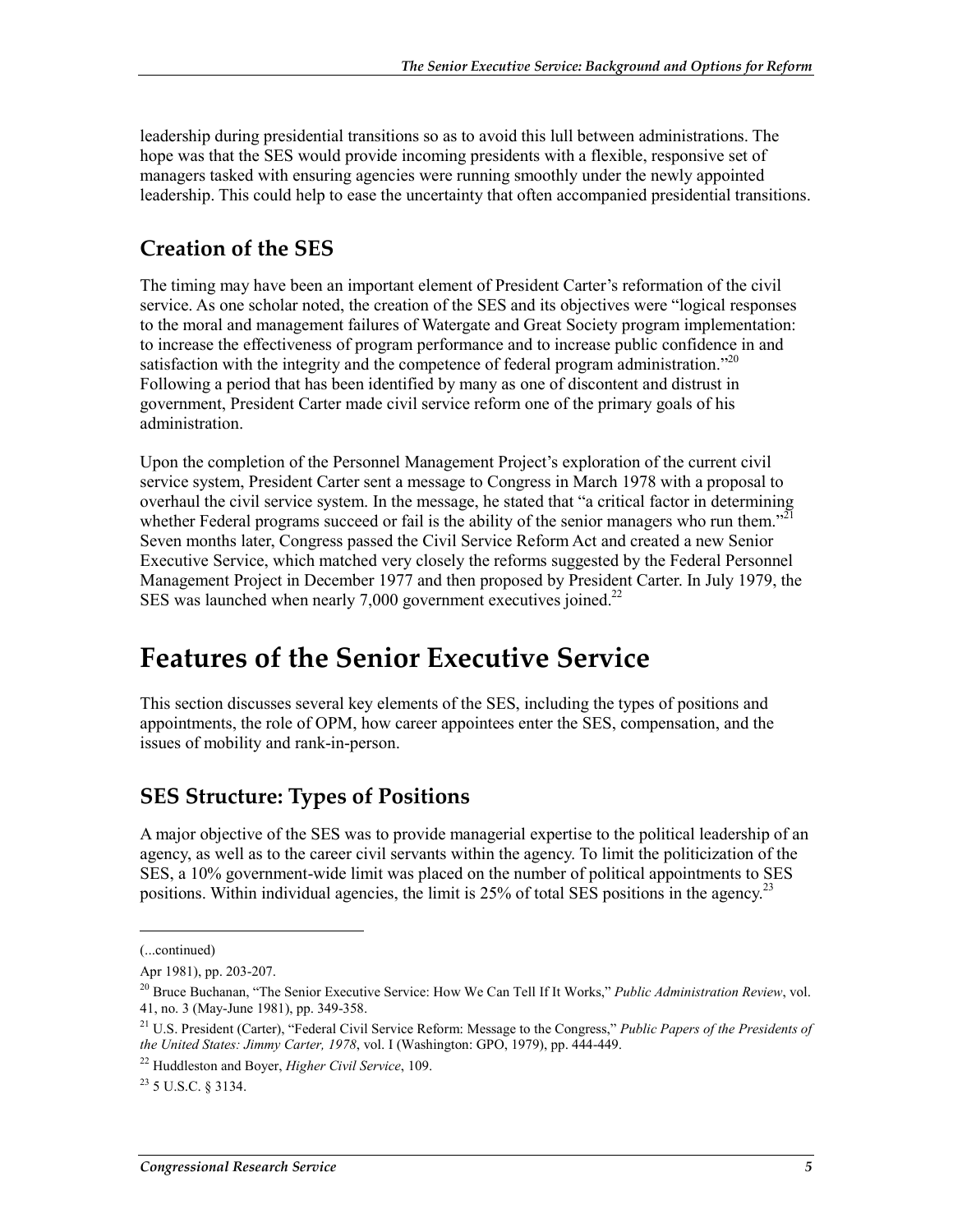Comprising primarily career positions, the SES was designed to be largely insulated from political influence, but was intended to provide a consistent source of leadership across administrations.

The SES has two types of positions: career reserved and general. Approximately half of SES positions are career reserved and half are general.<sup>24</sup> Once an SES position is established within an agency, it must be designated as either career reserved or general, and it may not be changed without OPM approval. $^{25}$ 

Career reserved positions must be filled by career employees. According to OPM, certain types of positions must be removed from political influence to ensure public confidence in the impartiality of certain government functions. <sup>26</sup> Examples include audits, inspections, civil or criminal law enforcement, grants administration, and security matters— "the principal duties of which involve day-to-day operations, without responsibility for or substantial involvement in the determination or public advocacy of the major controversial policies of the Administration or agency.<sup> $27$ </sup> Any type of position responsible for these duties is designated as a career reserved position.

General positions can be filled by career appointees, noncareer appointees, and limited term appointees. An agency may convert a position from career reserved to general, or vice versa, but must first seek and receive written approval from OPM.<sup>28</sup>

#### **SES Structure: Types of Appointments**

Within the two types of SES positions, there are three types of appointments: career, noncareer, and limited. Most SES positions, including general positions, are filled through a career appointment. Career appointees may fill a wide range of needs within agencies, such as administering programs, providing legal counsel, and managing field offices.

**Table 1** presents a breakdown of how many senior executives are currently serving in the government by appointment type.

<sup>24</sup> U.S. Congress, Senate Committee on Homeland Security and Governmental Affairs, *United States Government Policy and Supporting Positions*, 110<sup>th</sup> Cong., 2<sup>nd</sup> sess., Committee Print, November 12, 2008 (Washington: GPO, 2008), p. 200, also referred to as the "Plum Book."

<sup>&</sup>lt;sup>25</sup> 5 U.S.C. § 3133(e)(2). For more information on the conversion of employees from noncareer positions to career positions, see CRS Report RL34706, *Federal Personnel: Conversion of Employees from Appointed (Noncareer) Positions to Career Positions in the Executive Branch*, by Barbara L. Schwemle.

 $26$  5 U.S.C. § 3132(b)(1).

<sup>&</sup>lt;sup>27</sup> The list of occupational disciplines designated by OPM to be Career Reserved positions may be found at 5 C.F.R. § 214.402.

<sup>28 5</sup> C.F.R. § 214.403.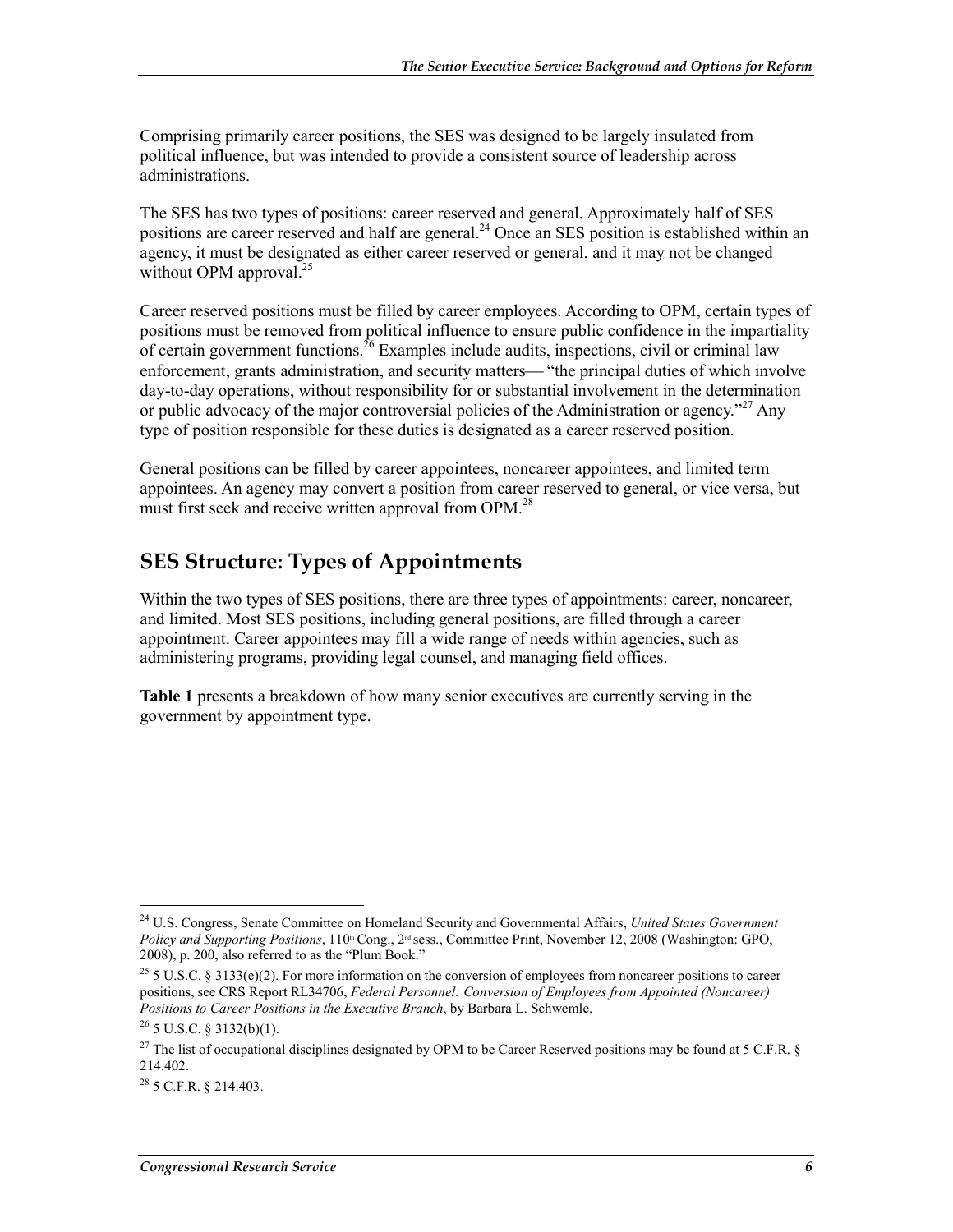| <b>Appointment Type</b>        | <b>Number of Senior</b><br><b>Executives</b> |  |
|--------------------------------|----------------------------------------------|--|
| Careera                        | 7,146                                        |  |
| Noncareer                      | 681                                          |  |
| Limited term/limited emergency | 122                                          |  |
| Total                          | 7,949                                        |  |

#### **Table 1. SES Membership by Appointment Type as of March 2012**

**Source:** Congressional Research Service, using data from the Office of Personnel Management's FedScope website, located at http://www.fedscope.opm.gov/employment.asp.

a. As discussed above in the section entitled "SES Structure: Types of Positions," about half of the career appointees are placed into career reserved positions and the other half into general positions. The noncareer and limited term/limited emergency appointees are placed into general positions.

Career appointments are made through a competitive, merit staffing process. The agency publishes a job announcement for an SES position, rates and ranks eligible applicants, and approves of the candidate's qualifications. Both the agency and the SES Qualifications Review Board (QRB), administered by OPM, must review and approve the qualifications of the candidate. The candidate must be certified by the QRB for the individual to receive an appointment to the position. $^{29}$ 

As discussed above, noncareer appointees may serve in only general positions. The process for entering the SES for noncareer appointees is different from career appointees. There is no requirement for a competitive staffing process for noncareer appointees. Noncareer appointees must have their qualifications certified by the head of the hiring agency.

Noncareer appointees may serve as chiefs of staff or various senior advisers within the Cabinet departments. Other examples include the heads of some regional offices of various agencies (such as the Environmental Protection Agency and the General Services Administration).

Limited term appointees may serve only in general positions for a specified period of time. A limited term appointment is used in situations where the position is established on a temporary basis (up to three years, or up to 18 months for a limited emergency appointment).<sup>30</sup> Limited term and limited emergency appointments are not renewable.<sup>31</sup> Limited term appointees may head a specific project or be used to meet an agency's unanticipated need. For example, following Hurricane Katrina, the Department of Homeland Security established positions for some limited term appointees, including the Chief Finance Director for Gulf Coast Recovery and a Director of the New Orleans Transitional Recovery Office.<sup>32</sup>

 $^{29}$  5 C.F.R. § 317.502.

<sup>30</sup> Senate Committee on Homeland Security and Governmental Affairs, *Policy and Supporting Positions*, p. 200.

<sup>&</sup>lt;sup>31</sup> United States Office of Personnel Management, *Guide to the Senior Executive Service*, Washington, DC, January 2001, p. 2.

<sup>&</sup>lt;sup>32</sup> Ibid., p. 82. For information on emergency situations and human resources in the federal government, see CRS Report RS22264, *Federal Employees: Human Resources Management Flexibilities in Emergency Situations*, by Barbara L. Schwemle.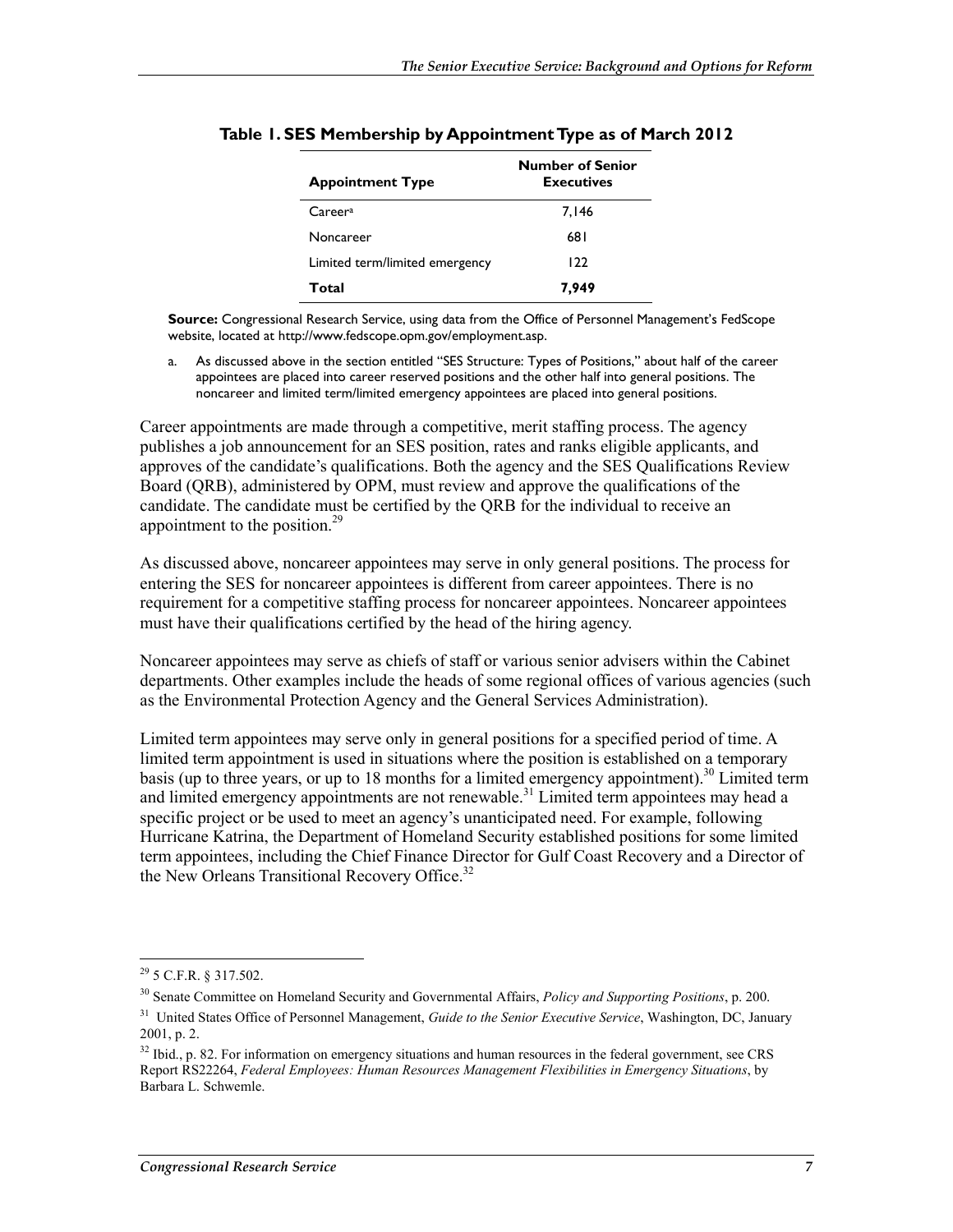Government-wide, limited appointments may not exceed 5% of all SES positions.<sup>33</sup> Each agency is provided with limited appointment authorities from OPM for a total of up to 3% of their SES position allocations. Additional positions require OPM approval.<sup>34</sup>

### **SES and the Role of OPM**

The Civil Service Reform Act replaced the Civil Service Commission with the Merit System Protection Board (MSPB) and OPM. As President Carter said in his message to Congress on civil service reform, the Civil Service Commission was acting as both the "protector of employee rights and as the promoter of efficient personnel management policy.<sup>355</sup> The reorganization separated these elements, granting OPM responsibility for employee training, examinations, and administration of pay and benefits, and granting the MSPB responsibility for protecting employee rights.

With regard to the SES, OPM was tasked with the creating SES positions and distributing them to agencies; granting sabbaticals to senior executives and encouraging mobility; establishing a qualifications review board to certify qualifications of candidates for SES positions; establishing programs for the continual development of SES members or requiring agencies to establish such programs; and performing other general administrative functions.<sup>36</sup>

### **Entering the SES: Career Appointments**

Career reserved positions are filled using merit staffing procedures. Job candidates are recruited through a published announcement on the government's USAJOBS website, after which eligible candidates are rated and ranked.<sup>37</sup> When the agency has selected its preferred candidate, first the agency must approve the qualifications of the individual for the position, then OPM must approve the qualifications of the individual for the SES.

Within each agency, an Executive Resources Board (ERB) reviews the qualifications for the topranked individuals who have applied to the position and makes recommendations to the official(s) within the agency who is responsible for selecting the candidate.<sup>38</sup> The selecting authority makes a choice and certifies that the candidate meets the technical qualifications for the position. Following the agency's certification of the individual, the agency submits the application package to OPM.

OPM then convenes an SES Qualifications Review Board (QRB) to review the candidate's executive core qualifications (ECQs), which were devised by  $OPM<sup>39</sup>$  ECQs are the general skills OPM deems necessary for senior executives. The five ECQs are (1) Leading Change, (2) Leading

 $33$  This limit does not count toward the 10% limit on noncareer appointments. 5 U.S.C. § 3134(e).

<sup>34</sup> Senate Committee on Homeland Security and Governmental Affairs, *Policy and Supporting Positions*, p. 201.

<sup>35</sup> U.S. President (Carter), "Federal Civil Service Reform: Message to the Congress," *Public Papers of the Presidents of the United States: Jimmy Carter, 1978*, vol. I (Washington: GPO, 1979), pp. 444-449.

<sup>36 5</sup> U.S.C. § 3131 *et seq*.

 $37$  Job postings must be listed for at least 14 days (5 C.F.R. § 317.501(b)(2)).

 $38\,5$  C.F.R.  $8\,317.501(a)$ .

<sup>&</sup>lt;sup>39</sup> The Qualifications Review Board consists of current senior executives.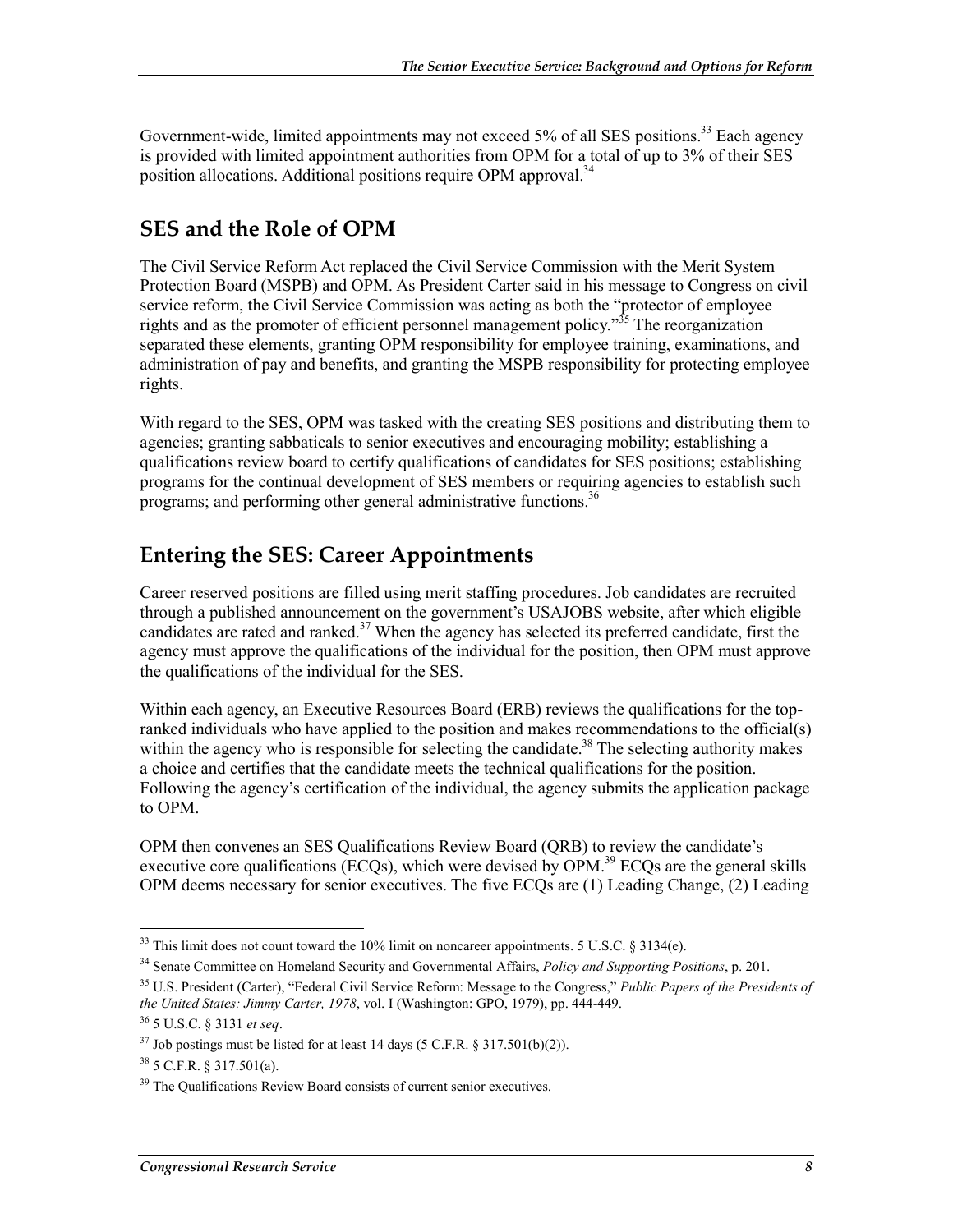People, (3) Results Driven, (4) Business Acumen, and (5) Building Coalitions.<sup>40</sup> The ORB certifies candidates, provided they can demonstrate all of these qualifications, before they can be selected to join the SES. Following QRB certification, the agency may appoint the individual to the SES position.

One option for those interested in joining the SES is to participate in a Candidate Development Program (CDP).<sup>41</sup> A CDP provides training to individuals who are interested in obtaining an SES appointment. Entrance into the program is competitive, so individuals must go through an application process. Individuals participating in a CDP receive training based upon the Executive Core Qualifications. Individuals who complete the program may apply for certification by a QRB, and graduates of the CDP are eligible for appointment to the SES without further competition. However, graduation from the program does not guarantee appointment to a position in the SES.<sup>42</sup>

Career appointees serve a one-year probationary period, during which the individual's supervisor can take action to remove the individual from the SES "if it becomes apparent, after full and fair consideration, that the executive's performance is not suitable for satisfactory work."43 After completion of the probationary period, an SES career appointee may be removed from the SES for cause or poor performance.<sup>44</sup> Generally, a career senior executive who held a civil service position at the time of appointment to the SES and is removed from the SES may be placed into a civil service position.<sup>45</sup>

#### **Mobility and Rank-In-Person**

The CSRA provides that "The Office [of Personnel Management] shall encourage and assist individuals to improve their skills and increase their contribution by service in a variety of agencies as well as by accepting temporary placements in State or local governments or in the private sector.<sup>46</sup> The SES was envisioned to be a highly mobile corps of individuals who would apply the skills obtained by serving in a wide variety of agencies and positions to challenges in government. Mobility would offer an expanded set of learning opportunities. The original concept did not envision SES members as technical experts, but leaders who had executive management experience. By exposing individuals to positions in various agencies, the hope was that SES members could bring fresh perspective to a range of needs in the government.<sup>47</sup>

<u>.</u>

<sup>40</sup> OPM's *Guide to Senior Executive Service Qualifications* is accessible at http://www.opm.gov/ses/references/ GuidetoSESQuals\_2010.pdf.

<sup>&</sup>lt;sup>41</sup> OPM's website for the SES Federal Candidate Development Program may be found at http://www.opm.gov/fedcdp/.

 $42$  Information about OPM's Federal Candidate Development Program may be found at OPM's website: http://www.opm.gov/fedcdp/FFALbrochurefinal.pdf.

<sup>43</sup> The SES probation policy is located on OPM's website, at http://www.opm.gov/ses/performance/probation.asp.

<sup>44 5</sup> C.F.R. § 359.402 *et seq*.

<sup>&</sup>lt;sup>45</sup> For information about placement rights for senior executives that have been removed from the SES, see 5 C.F.R. § 359.702. Career appointees who entered the SES from a civil service position generally may "be placed in a position of tenure equivalent to that of the appointment held at the time of appointment to the SES." Further information can be found on OPM's website at http://www.opm.gov/ses/performance/removal.asp.

 $^{46}$  5 U.S.C. § 3396(d)(1).

<sup>47</sup> Huddleston and Boyer, *Higher Civil Service*, pp. 116-119.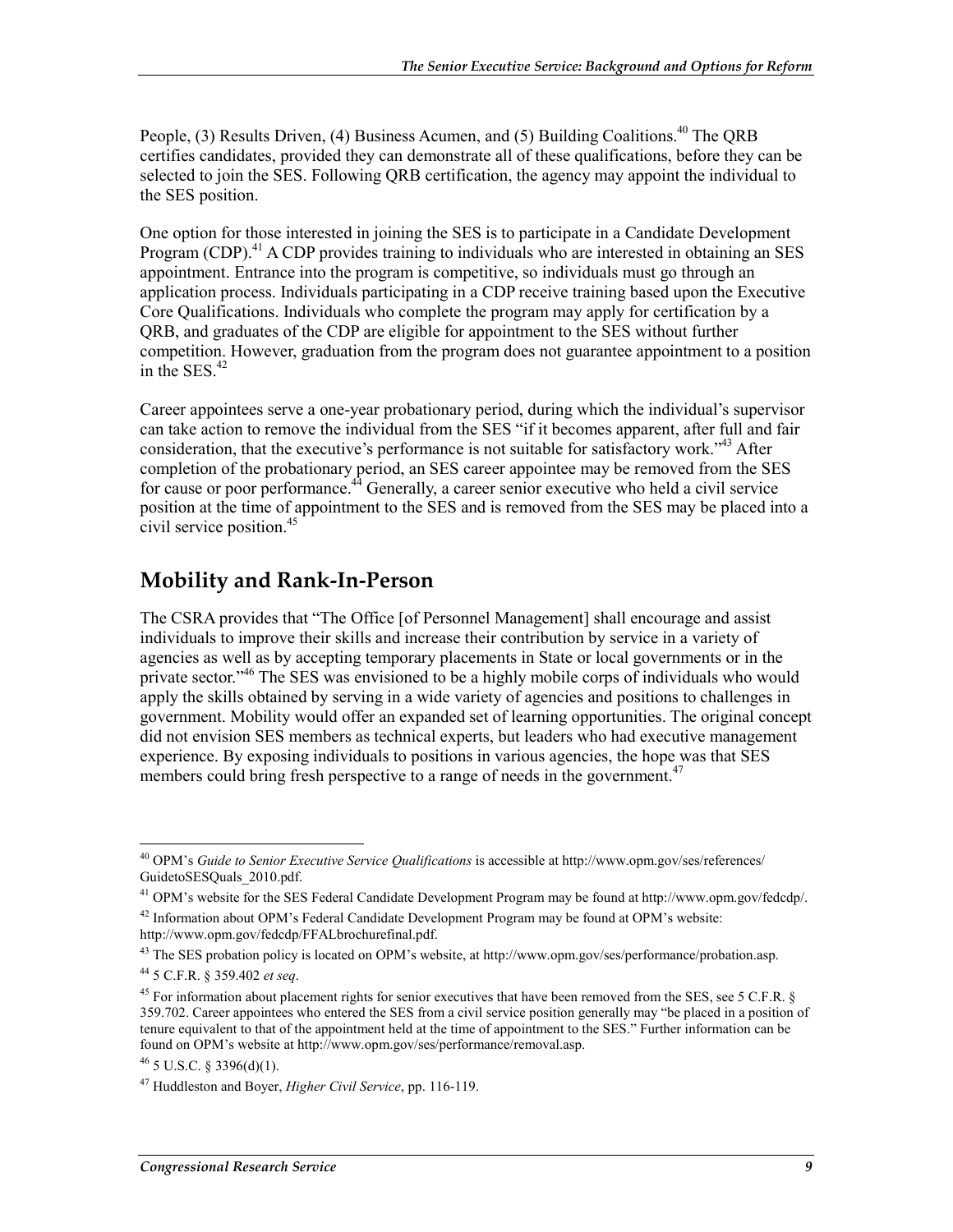Rather than creating *positions* that carried a certain rank and grade level, as are provided in GS and similar pay scales, the new system called for attaching rank to *individuals*. The idea of attaching a rank to a person was intended to allow for greater flexibility in reassigning that individual to a different position or agency.<sup>48</sup>

### **SES Pay**

There have been several changes to the pay structure of the SES. The Civil Service Reform Act created an incentive-based pay system for the SES that rewarded good performance with higher pay and monetary awards. In 2004, however, the pay system for senior executives was changed dramatically.49 There were two driving factors behind this change. The first was pay compression, and the second was the President's Management Agenda, which was instituted by the George W. Bush Administration.

The original SES pay system had six levels of basic pay, ES-1 through ES-6. The lowest rate was tied to the rate of the top level of the General Schedule (GS) scale, and the highest rate of pay was tied to the Executive Schedule (EX) scale. In other words, SES basic pay would fall between "120 percent of the minimum rate of basic pay for GS-15" and it could not exceed EX Level IV.<sup>50</sup> Senior executives also received locality pay when appropriate. The combination of basic pay and locality pay, however, could not exceed the level of  $\widetilde{EX}\text{-III}$ .<sup>51</sup> Increases in pay would be determined by the President concurrent with annual adjustments to the GS pay scale. In addition, up to 50% of senior executives could be eligible for annual cash performance bonuses. The bonuses would be linked with the individuals' annual performance reviews, and they could be worth up to 20% of an employee's basic pay. $52$ 

Under the original pay system, however, salary compression became an increasing problem. Because the floor of the SES pay scale continued to climb gradually as GS-15 pay levels increased, SES pay increased over time. However, the top of the pay scale did not increase at the same rate as at the bottom of the scale. The result of increases in the minimum pay and the statutorily imposed caps was pay compression within the ranks of the SES. The differences between what SES members made at each pay level continually decreased, and in many cases, the top several pay levels actually received the same salary.<sup>53</sup> Some possible results of pay compression may have included difficulties recruiting and retaining talented senior executives.<sup>54</sup>

<u>.</u>

<sup>48</sup> CRS Report RL33128, *Senior Executive Service (SES) Pay for Performance System*, by L. Elaine Halchin, p. 1.

<sup>49</sup> For a more detailed analysis of the pay for performance system instituted in 2004, see CRS Report RL33128, *Senior Executive Service (SES) Pay for Performance System*, by L. Elaine Halchin.

 $50$  EX Level IV is associated with positions such as Assistant Cabinet Secretaries, several General Counsels of Cabinet departments, and the members of certain regulatory boards such as the Securities and Exchange Commission and the National Labor Relations Board. The positions that receive EX-IV pay are listed at 5 U.S.C. § 5315.

<sup>&</sup>lt;sup>51</sup> EX Level III is associated with positions such as Cabinet department Under Secretaries, the chairs of several regulatory boards such as the Federal Trade Commission and the Federal Communications Commission, and Administrators of such organizations as the Small Business Administration and the Centers for Medicare and Medicaid Services. The complete list of positions that receive EX-III pay can be found at 5 U.S.C. § 5314.

<sup>52</sup> Sec. 407, P.L. 95-454.

<sup>53</sup> CRS Report RL33128, *Senior Executive Service (SES) Pay for Performance System*, by L. Elaine Halchin, p. 2-4.  $54$  Ibid., p. 7.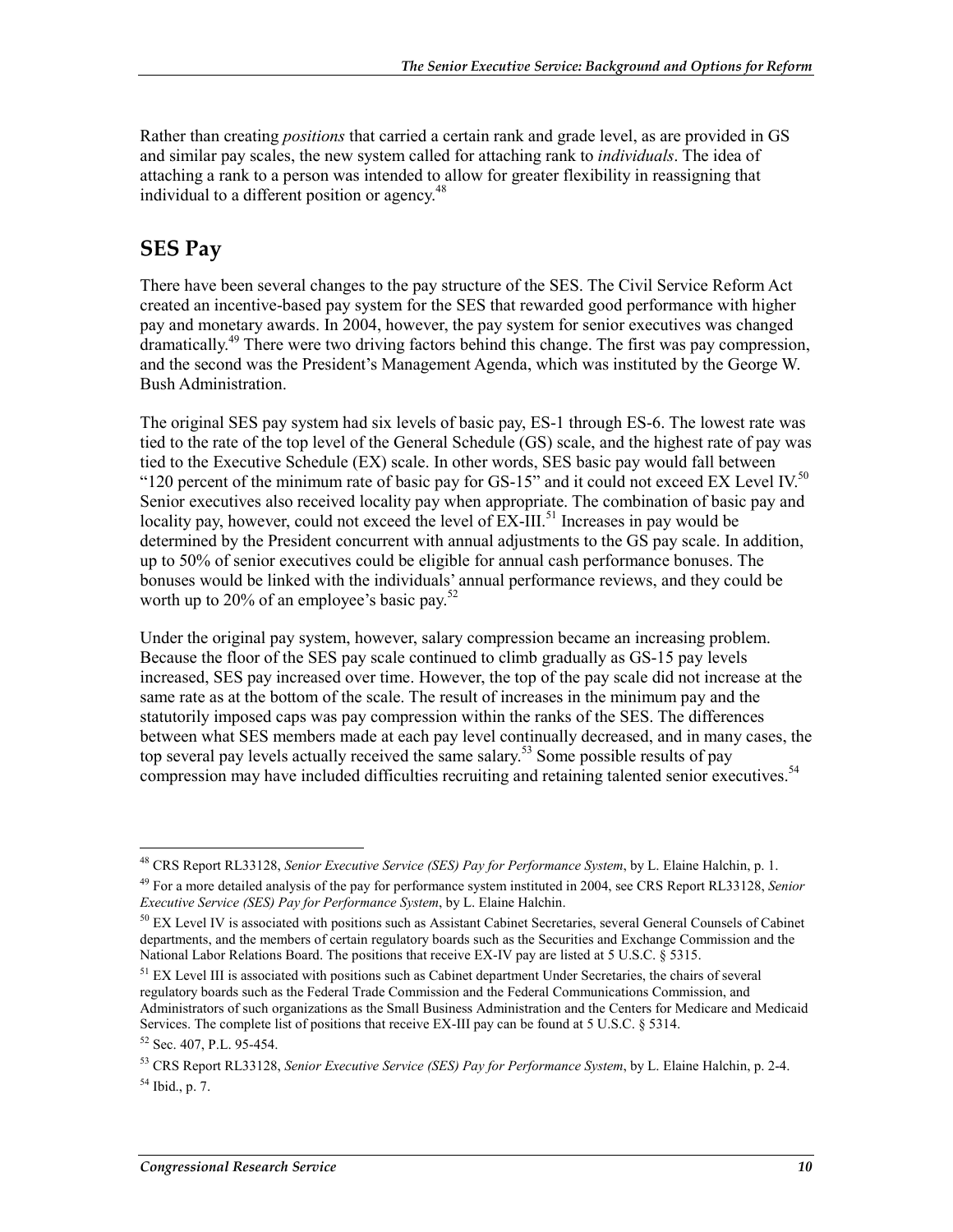President George W. Bush introduced the President's Management Agenda in 2001 (PMA). The PMA revisited the managerial capabilities of the federal workforce, including the SES, with the aim of making government performance more results oriented. One concern for the PMA was that SES members were consistently rated at the highest level on their performance appraisals. On more than one occasion, the OPM Director reminded agency officials that these appraisals should be based on measurable results.<sup>55</sup>

The first major changes to the pay system occurred in 2002, when the Homeland Security  $Act<sup>56</sup>$ increased the cap on total compensation for senior executives in agencies that have OPM-certified appraisal systems to the Vice President's salary (currently \$230,700 in 2012). For agencies without a certified system, the cap on pay remained EX-I (currently \$199,700 in 2012).<sup>57</sup>

In his FY2004 budget request, President Bush proposed further changes to the pay structure. He proposed providing more financial incentives for senior executives by increasing the pay ceiling and eliminating the six-level pay structure, and encouraging agencies to determine pay for senior executives based upon their individual performance. In accordance with the President's budget request message on SES pay, Congress passed provisions in the FY2004 National Defense Authorization Act that modified the SES pay system. These changes included (1) eliminating locality pay from the SES; (2) replacing the six pay levels with a single pay range; (3) increasing the cap on basic pay from EX-IV to EX-III; and (4) adding a higher cap on basic pay, EX-II,<sup>58</sup> for agencies that have OPM-certified performance appraisals.<sup>5</sup>

A central element of the pay-for-performance system encourages agencies to have an OPMcertified performance appraisal system. $60$  Under a certified appraisal system, the cap on basic pay is currently \$179,700. Otherwise, the cap is \$165,300. The purpose of this was to create stronger performance incentives. Many critics viewed the previous performance appraisal system for the SES as flawed, since most members of the SES received the highest possible rating. The new system encourages agencies to have meaningful distinctions among their performance ratings.

**Table 2** presents the current basic pay levels for SES, based upon these statutory requirements, which are within the following ranges:

<sup>55</sup> Ibid., pp. 7-10.

<sup>56</sup> Sec. 1322, P.L. 107-296.

<sup>&</sup>lt;sup>57</sup> EX Level I is associated with the heads of executive branch agencies such as Cabinet departments, the Social Security Administration, and the Federal Reserve System. The complete list of positions that receive EX-I pay can be found at 5 U.S.C. § 5312.

<sup>&</sup>lt;sup>58</sup> EX Level II pay is usually associated with positions such as Deputy Secretaries and Administrators of programs such as the Federal Aviation Administration, the Environmental Protection Agency, and the Federal Emergency Management Agency. The complete list of positions that receive EX-II pay can be found at 5 U.S.C. § 5313.

<sup>59</sup> CRS Report RL33128, *Senior Executive Service (SES) Pay for Performance System*, by L. Elaine Halchin.

<sup>&</sup>lt;sup>60</sup> Some elements of the certification of agencies' performance appraisal system include the following: alignment of individual performance expectations with broader agency goals; consultation with senior employees; use of measurable results in evaluation of senior executives; and demonstration that distribution in pay among SES members reflects meaningful distinctions between performance levels. A memorandum from John Berry, OMB Director, to the heads of agencies and executive departments providing guidance on the appraisal certification is available at OPM's website at http://www.chcoc.gov/Transmittals/TransmittalDetails.aspx?TransmittalId=2854.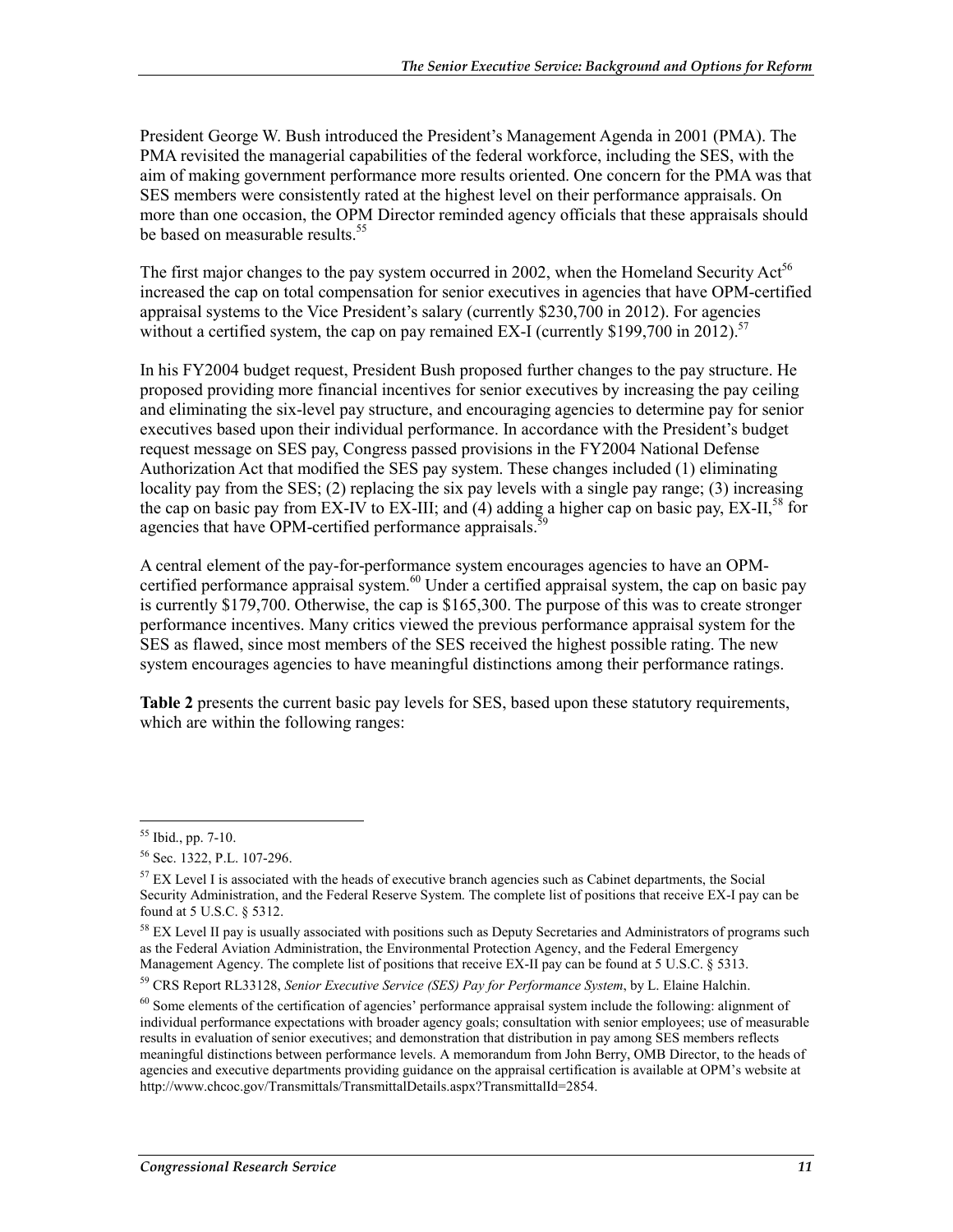|                                                     | Minimum Basic Pay | <b>Maximum Basic Pay</b> | Maximum Total Paya |
|-----------------------------------------------------|-------------------|--------------------------|--------------------|
| Agencies without OPM-<br>certified appraisal system | \$119,554         | \$165,300                | \$199,700          |
| Agencies with OPM-certified<br>appraisal system     | \$119,554         | \$179.700                | \$230,700          |

|  |  | Table 2. 2012 Rates of Pay for the Senior Executive Service |
|--|--|-------------------------------------------------------------|
|--|--|-------------------------------------------------------------|

**Source:** Congressional Research Service, using data from the Office of Personnel Management's website, located at http://www.opm.gov/ses/performance/salary.asp.

a. The maximum total pay allowed to senior executives includes basic pay, bonuses, and awards.

The elimination of locality pay for senior executives was intended to foster greater performance incentives. Senior executives no longer receive an automatic increase in their basic pay based upon their geographic location; rather, they are encouraged to augment their pay through good performance. To provide these fiscal incentives, several types of pay increases and awards are available to senior executives. Automatic pay increases do not occur, but pay adjustments can occur on an annual basis to reward good performance or to maintain an individual's relative position within the SES pay range.<sup>61</sup> Career executives with good performance ratings may be eligible for performance awards (one-time bonuses) that can range from 5% to 20% of their basic pay. All SES members, regardless of type of appointment, may be eligible for incentive awards for a suggestion, invention, or special act of service that improves the functioning of the federal government.

Additionally, a small group of career senior executives is awarded a Presidential Rank Award each year.<sup>62</sup> Presidential Rank Awards have two categories: Distinguished Rank, which awards recipients 35% of their annual basic pay, and Meritorious Rank, which awards recipients 20% of their annual basic pay. Up to 1% of senior executives can be Distinguished Rank recipients in a given year, and up to 5% can be Meritorious Rank recipients per year.

# **Options for Reform**

While many of the goals of the original vision for the SES have been achieved, critics maintain that unintended consequences have occurred in its development and that the SES can be further improved. Advocates for SES reform argue that changes could improve the efficiency and the management of government programs and the government workforce.

For example, a report by the Partnership for Public Service and Booz Allen Hamilton published in August 2009 examined the current condition of the SES, stating,

Our primary finding is that the Senior Executive Service as envisioned by reformers has fallen short of its promise. The original vision of the SES was never realized. More importantly, we find that the original vision itself is inadequate for today's needs and does not provide the blueprint to build the kind of senior government leadership required for the

 $61$  5 C.F.R. § 534.404.

 $62$  The presidential awards were also a component of the original SES pay system in the CSRA. Information about performance awards for senior executives can be found at OPM's website, available at http://www.opm.gov/ses/ performance/awards.asp.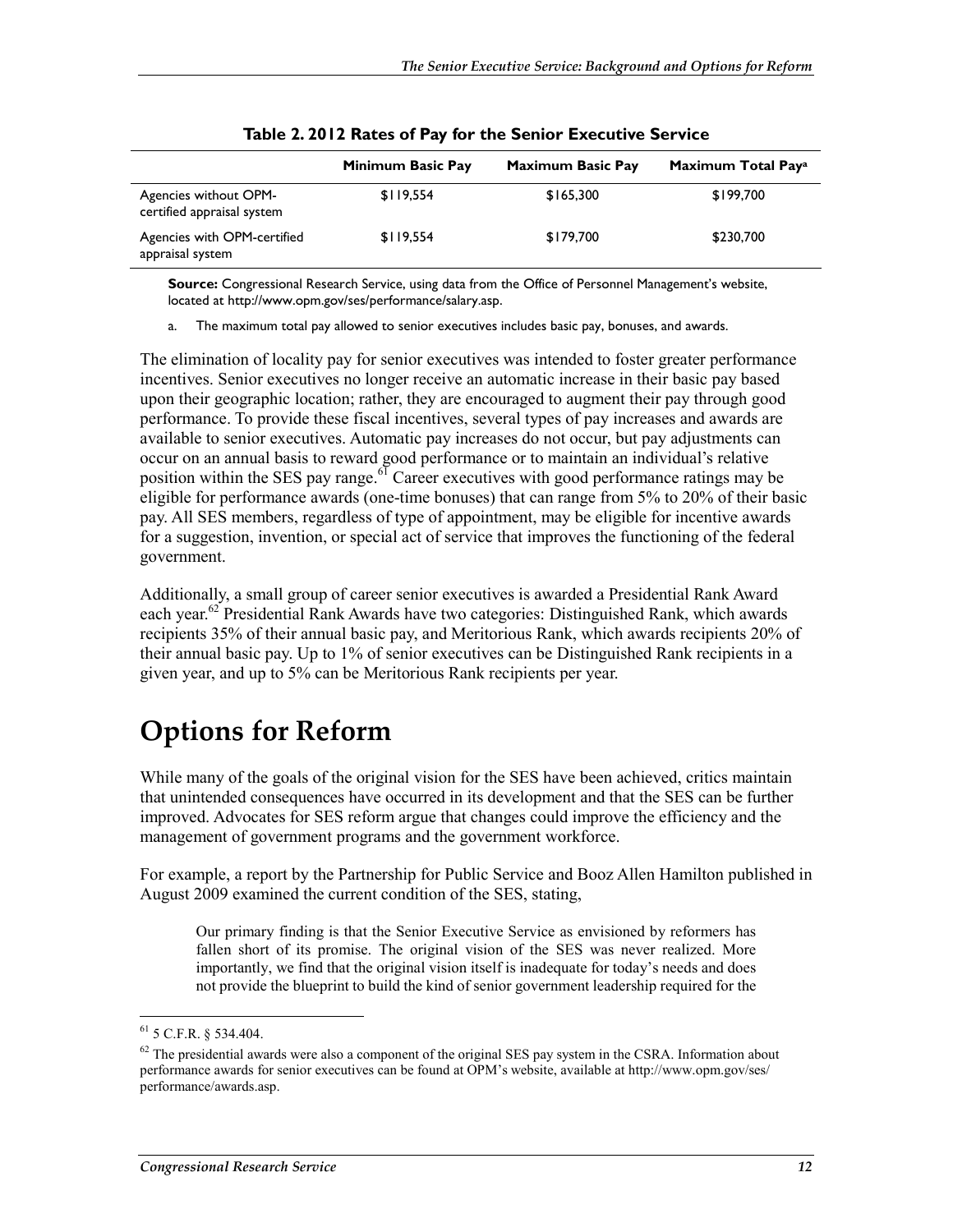future…. Building a consistently high-caliber, government-wide executive organization is impeded by decentralized talent development and recruitment processes, passive recruiting, an exceedingly cumbersome and lengthy hiring system, inadequate leadership training programs and a pay structure than can allow subordinates to earn more than top-level executives.<sup>63</sup>

The Senior Executive Service's professional association, the Senior Executive Association (SEA), has also suggested a need for reforms to the SES. Carol Bonosaro, president of the SEA, has been a strong advocate for reforms. In testimony she gave before the House Committee on Homeland Security's Subcommittee on Management, Investigation and Oversight in March 2009, she proposed several reforms for the Department of Homeland Security and government-wide. She suggested a number of changes that would help to do the following:

Restore career leadership, create a more fair and transparent pay and performance management system, and provide for training and continuing development of the SES. Making such reforms to the SES system across the government will help all agencies, including DHS, recruit and retain the best Senior Executives and ensure that they have the necessary tools to effectively carry out the missions of their agencies.<sup>64</sup>

This section discusses some areas that advocates for changes to the SES have identified as needing reform, including pay compression, recruiting and retaining of senior executives, career development and training opportunities, mobility, diversity, and the role of OPM.

#### **Pay Compression**

As discussed above, Congress enacted a series of reforms to the SES's pay structure in 2004. Among other changes, the 2004 reforms to SES pay eliminated locality pay in an attempt to provide stronger performance incentives to SES members. However, the changes created a system in which GS-14s and GS-15s, historically considered to be prime candidates for SES positions, may have little or no monetary incentive to move to the SES. As discussed above, the current basic pay for members of the SES starts at 120% of the GS-15 step 1 pay (currently \$119,554). However, individuals at a GS-15 step 1 in the Washington, D.C. area currently earn \$123,758, including locality pay.<sup>65</sup> Individuals who are at a GS-14 step 6 or higher also earn more than the minimum basic pay for SES members (a GS-14 step 6 base plus locality pay for Washington, D.C. is \$122,744). This could mean that senior executives in agencies may have employees serving under them who earn more money than the executives.

Carol Bonosaro, president of the Senior Executives Association, raised the point in testimony before the U.S. House Committee on Homeland Security's Subcommittee on Management, Investigations, and Oversight in 2009 that most senior workers in the federal government are not primarily motivated by pay, and therefore some might argue that this pay overlap should not

<sup>63</sup> Partnership for Public Service and Booz Allen Hamilton, *Unrealized Vision: Reimagining the Senior Executive Service*, August 2009, pp. i-ii, http://www.ourpublicservice.org/OPS/publications/viewcontentdetails.php?id=136.

<sup>&</sup>lt;sup>64</sup> Testimony of Carol Bonosaro, U.S. Congress, House Committee on Homeland Security, Subcommittee on Management, Investigations, and Oversight, *Putting People First: A Way Forward for the Department of Homeland Security Workforce*, 11<sup>th</sup> Cong., 1<sup>st</sup> sess., March 5, 2009. p. 2, available at http://www.seniorexecs.org/fileadmin/ user\_upload/Testimony/DHS.pdf.

<sup>&</sup>lt;sup>65</sup> According to OPM's website, 75% of senior executives are in the Washington, D.C. area. Office of Personnel Management, "Facts and Figures," at http://www.opm.gov/ses/facts\_and\_figures/demographics.asp.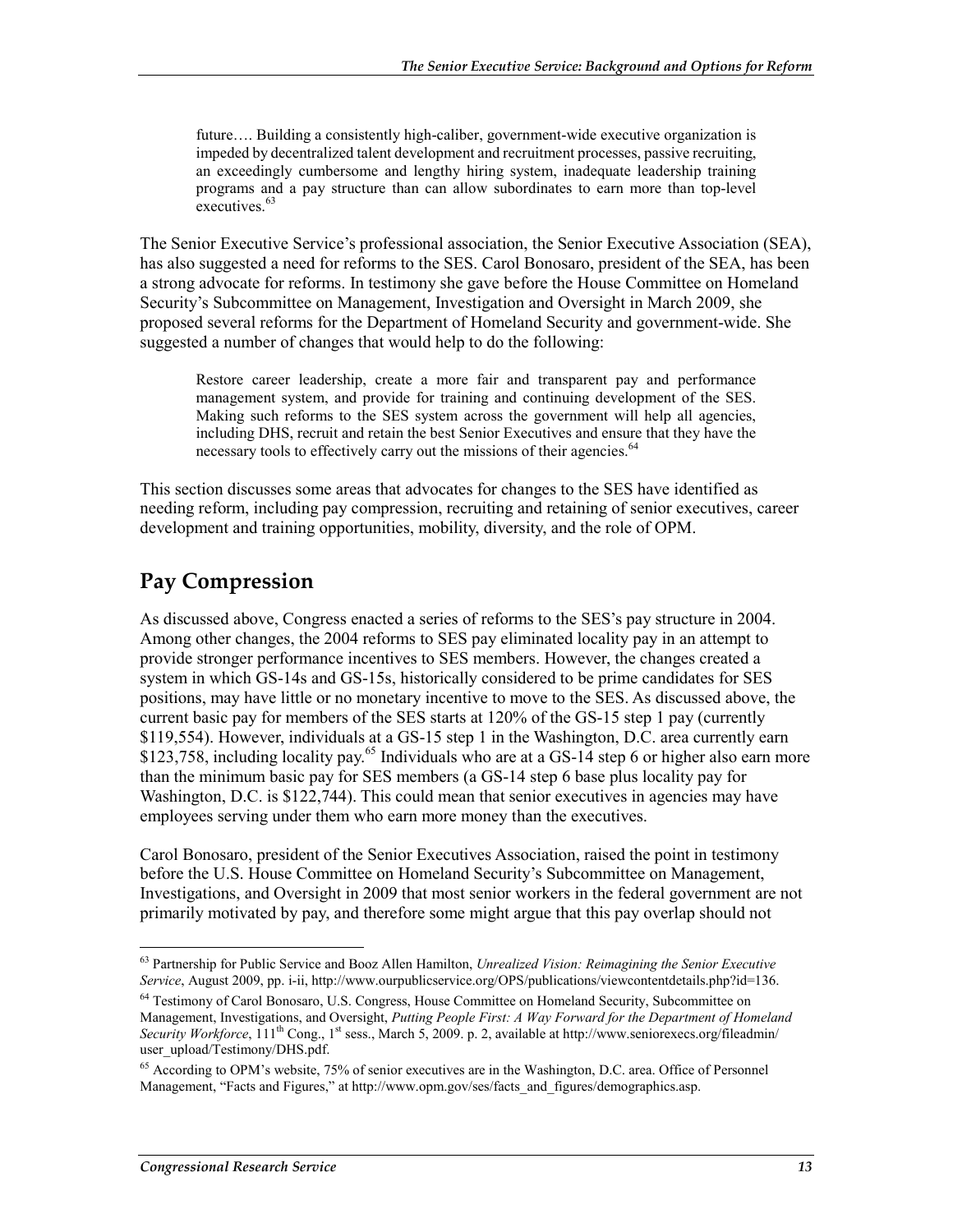matter. However, as she states, along with the possibility of lower pay and lower retirement benefits, SES positions also have "added responsibilities, added risk, and less time with families." Another possible disincentive for individuals to join the SES is that the SES performance bonuses do not count toward senior executives' retirement annuities. If performance awards could count toward an executive's "high-three,"66 she argued, the SES would become a more attractive career goal for federal workers.<sup>67</sup>

Another problem that senior executives have identified with the current pay system is a perceived disconnect between performance ratings and pay adjustments. According to a 2006 Senior Executives Association survey, many senior executives believed that changes in pay were based primarily on administrative decisions and budgetary constraints, not on their actual performance. In that same survey, 233 executives reported increased responsibilities since the new pay system was instituted in 2004, but 82% of those 233 executives received no salary increase to match their increased workload.68

Critics have also suggested that SES pay is low compared to equivalent jobs in the private sector. The opportunity cost for members of the SES can be high if they have an opportunity to work in a senior management position in the private sector. Luring highly qualified candidates to serve in the public sector when they could be making a much higher salary in the private sector can be challenging, according to this view. In addition, the fact that the SES does not receive locality pay may also be a hindrance when it comes to attracting people to SES positions. This may be especially true for individuals who do not live in Washington, D.C. already, since according to OPM's website, 75% of SES jobs are located in the Washington D.C. area, while most GS jobs are located outside of Washington, D.C.<sup>69</sup>

### **Recruiting and Retaining SES Members**

For an effective SES, recruiting and retaining highly qualified individuals is essential. The SES has had difficulty with both of these issues over the course of its history.

#### **Recruiting**

1

Some outside observers have noted that the recruiting process for the SES has not reached its potential. A recent report on the Senior Executive Service, for example, found that the government tends to be passive in its recruiting of senior executives. Agencies tend to fill their SES positions from within their own civil service ranks, often without considering a broader pool of applicants from across the government, or outside the government. Some say that agencies could benefit from actively developing and preparing their own GS-14s and GS-15s for SES

<sup>&</sup>lt;sup>66</sup> The "high-three" refers to the system of calculating government workers' annuities. The high-three bases a retiree's annuity payment on the average of the highest-paying three consecutive years in the employee's government service.

 $67$  Testimony of Carol A. Bonosaro, President of the Senior Executives Association, in U.S. Congress, House Committee on Homeland Security, Subcommittee on Management, Investigations, and Oversight, *Putting People First: A Way Forward for the Department of Homeland Security Workforce*, 111th Cong., March 5, 2009.

<sup>&</sup>lt;sup>68</sup> Ibid. The survey can be found at OPM's website, at http://www.opm.gov/ses/SES\_survey\_results\_complete.pdf.

<sup>&</sup>lt;sup>69</sup> OPM's SES Member Profile, including geographic location, is located at http://www.opm.gov/ses/facts\_and\_figures/ demographics.asp. For detailed information on the location of government employees, see the latest employment cube of OPM's FedScope database, which houses data on federal employees. FedScope is located at OPM's website: http://www.fedscope.opm.gov/employment.asp.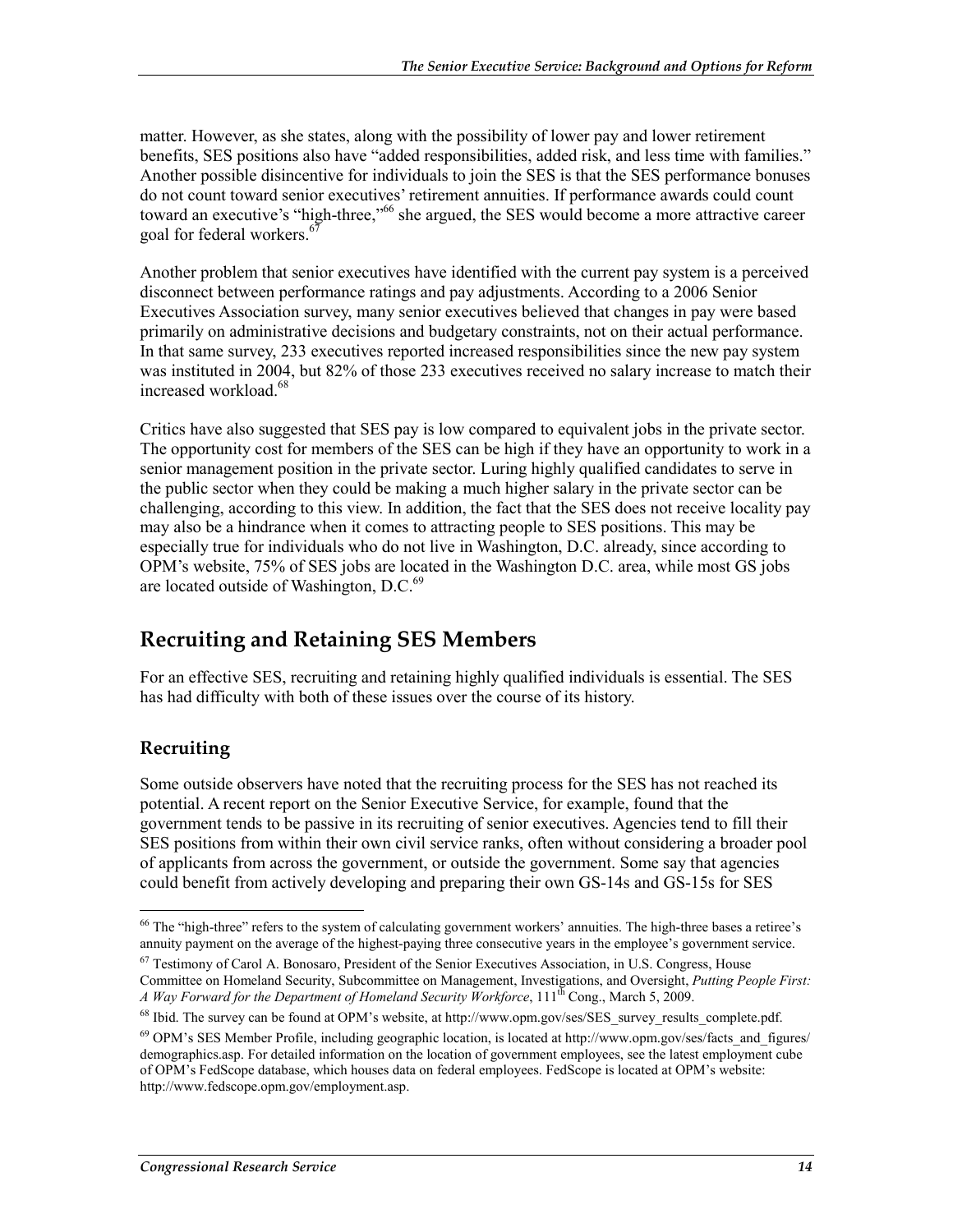positions so that when they choose to hire from within, the individuals would be more prepared for the SES.  $70$ 

Advocates for SES reform have argued that one way in which agencies could improve SES recruiting efforts would be to pay more attention to the talent pipeline within the government. By developing the skills of individuals who are likely to serve as future senior executives, agencies would be able to identify qualified individuals who they would like to bring on as senior executives. Federal agencies may have a Candidate Development Program (CDP; see section entitled "Entering the SES: Career Appointments" above). However, as some have pointed out, these programs have not developed as originally intended. As one scholar and former federal executive pointed out, a significant number of participants in the early years of the Federal CDP program were not selected for the SES. Technical experts were regularly selected over those who had undergone the CDP training, which reinforced a cultural bias within agencies toward individuals with specialized and technical expertise.<sup>71</sup>

This bias toward technical expertise rather than leadership ability was also reinforced by the fact that when established, the SES consisted of "supergrade" individuals who already were specialists and did not necessarily have the leadership training and skills that the government requires for SES members. This was a result of the conversion of top-level GS positions into SES positions in 1979. As one scholar noted, "the US civil service suddenly had several thousand senior executives who were specialists one day and, by definition, generalist executives the next."<sup>72</sup> Due in part to the way in which the supergrade positions were converted into SES positions, the tendency toward specialists as executives has remained.

A related critique of the current hiring process is that agencies tend to focus on an applicant's technical skills, rather than leadership and management skills. Selecting a technical expert for an SES position may not fulfill the original vision of the SES. Although technical experts can provide specific knowledge of government programs, they may not have the vision or executive skills to "move a program forward strategically," according to one report.<sup>73</sup> Hiring technical experts over generalists with leadership skills might occur for several reasons: identifying technical skills is easier than identifying skills such as leadership capabilities; technical experts may serve agencies better in the short term; and failure to consider leadership capability during the hiring process. $74$ 

#### **Retaining Senior Executives**

Retention of talented government employees is essential for the smooth operation of the public sector, and this is especially true for the SES. Attrition of senior executives can cause several problems, including the loss of knowledge and/or skills; a deterioration in organizational loyalty among employees; and a vacancy in the agency that may take some time to fill.<sup>75</sup> The SES has

<sup>70</sup> Partnership for Public Service and Booz Allen Hamilton, *Unrealized Vision,* pp. 7-8.

<sup>71</sup> James E. Colvard, "Senior Executive Service Had High Hopes," *25 Years from* The Bureaucrat *to* The Public Manager, vol. 25, no. 1 (Spring 1996), p. 21.

<sup>72</sup> Ibid., p. 21.

<sup>73</sup> Partnership for Public Service and Booz Allen Hamilton, *Unrealized Vision*, p. 15.

<sup>74</sup> Ibid., pp. 14-16.

 $<sup>75</sup>$  For information on and strategies for retention of federal employees, see the Partnership for Public Service and Booz</sup> Allen Hamilton, *Keeping Talent: Strategies for Retaining Valued Federal Employees*, January 2011, at (continued...)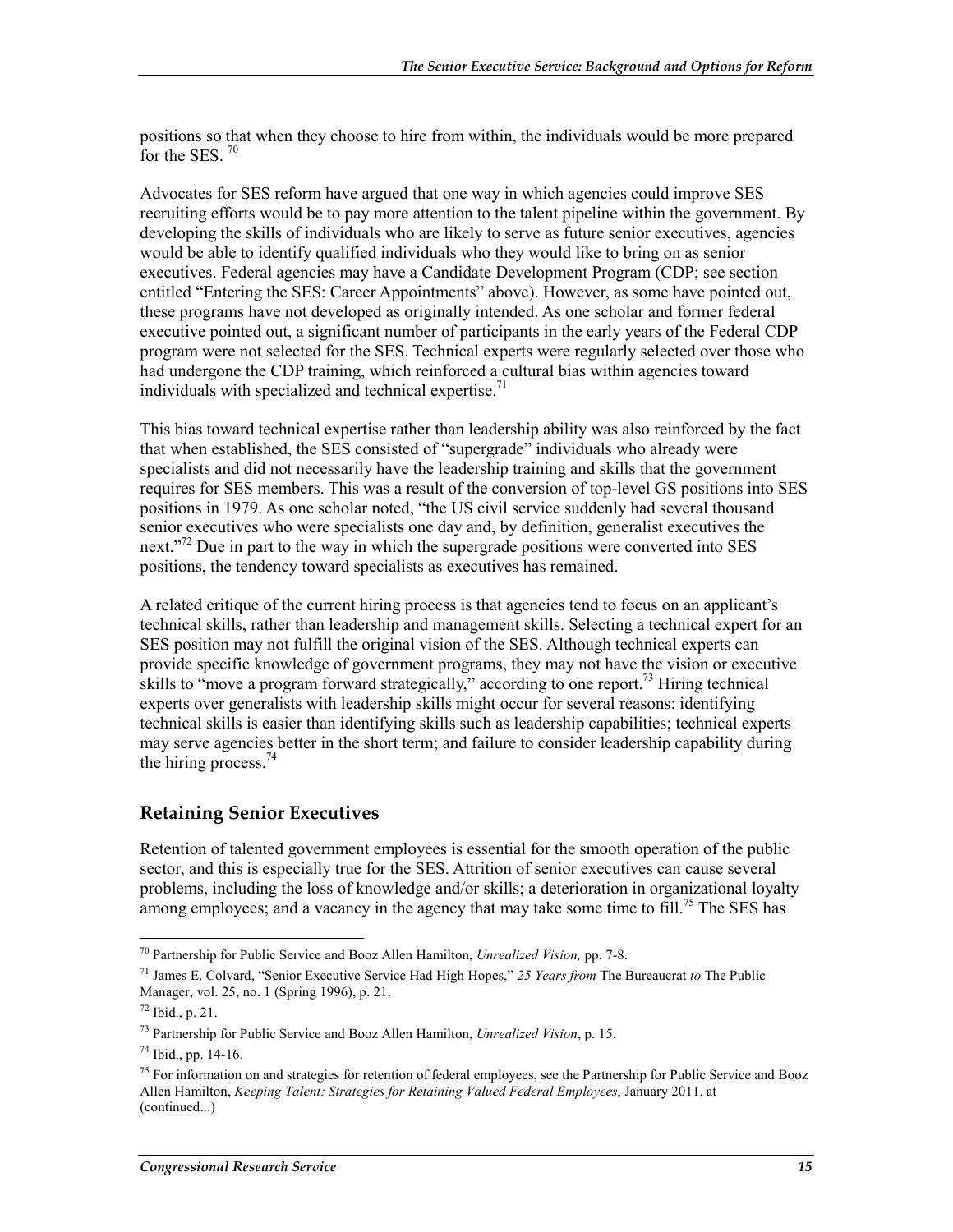had some difficulty retaining talented individuals. In the first decade of its existence, it had a turnover rate of almost 10% annually. By March of 1983, over 40% of the senior executives who had converted in July 1979 left government service.<sup>76</sup> Similar trends continued for the next three decades.

Although some sources have cited low pay as a reason that certain individuals may leave the SES, a recent study showed that few senior executives thought pay was a reason the government faced problems with retention of senior executives.<sup>77</sup> Respondents noted that individuals who make a commitment to public service know what kind of salary they will be receiving. Those who would be likely to leave the SES because they are not getting the pay they want are unlikely to join in the first place. According to this argument, the bigger challenge with pay is for recruiting rather than retention.

According to several sources, "onboard" training for new senior executives is lacking, which might play a role in retention efforts.<sup>78</sup> Ideally, successful onboard training would expedite the transition period for new senior executives, especially for those coming from outside government. A 2008 Partnership for Public Service and Booz Allen Hamilton report about onboarding argued that the private sector has shown that successful onboarding is crucial to improving retention, performance, engagement of employees, and shortens the length of time it takes for a new employee to become productive. The report suggested that the government could benefit from improving its onboarding programs, including those programs for executives.<sup>79</sup>

A successful onboarding program could also emphasize, for those individuals who are moving to an SES position from a GS-14 or GS-15, those skills which differentiate senior executives from the rest of the civil service. Such a program could encourage early development of the leadership skills in the potential senior executives that many critics have said are lacking.

Another area that critics have identified as needing improvement is career development and training, discussed more in the section below. Having greater development opportunities for senior executives could also help retention efforts.

## **Career Development and Training**

The Civil Service Reform Act gave responsibility for the training of senior executives to OPM. OPM may delegate responsibility for training to agencies, but OPM is still responsible for establishing criteria, assisting with the implementation, and overseeing and enforcing adherence to the agency's criteria.<sup>80</sup>

<sup>(...</sup>continued)

http://www.ourpublicservice.org/OPS/publications/viewcontentdetails.php?id=154

<sup>76</sup> Huddleston and Boyer, *Higher Civil Service in the United States,* p. 112.

<sup>77</sup> Partnership for Public Service and Booz Allen Hamilton, *Unrealized Vision*, p. 11.

<sup>78</sup> Bonosaro, *Putting People First,* p. 8; Partnership for Public Service and Booz Allen Hamilton, *Unrealized Vision*, p. 16.

<sup>79</sup> Partnership for Public Service and Booz Allen Hamilton, *Getting On Board: A Model for Integrating and Engaging New Employees*, May 2008, available at http://www.ourpublicservice.org/OPS/publications/viewcontentdetails.php?id= 128.

<sup>80 5</sup> U.S.C. § 3396.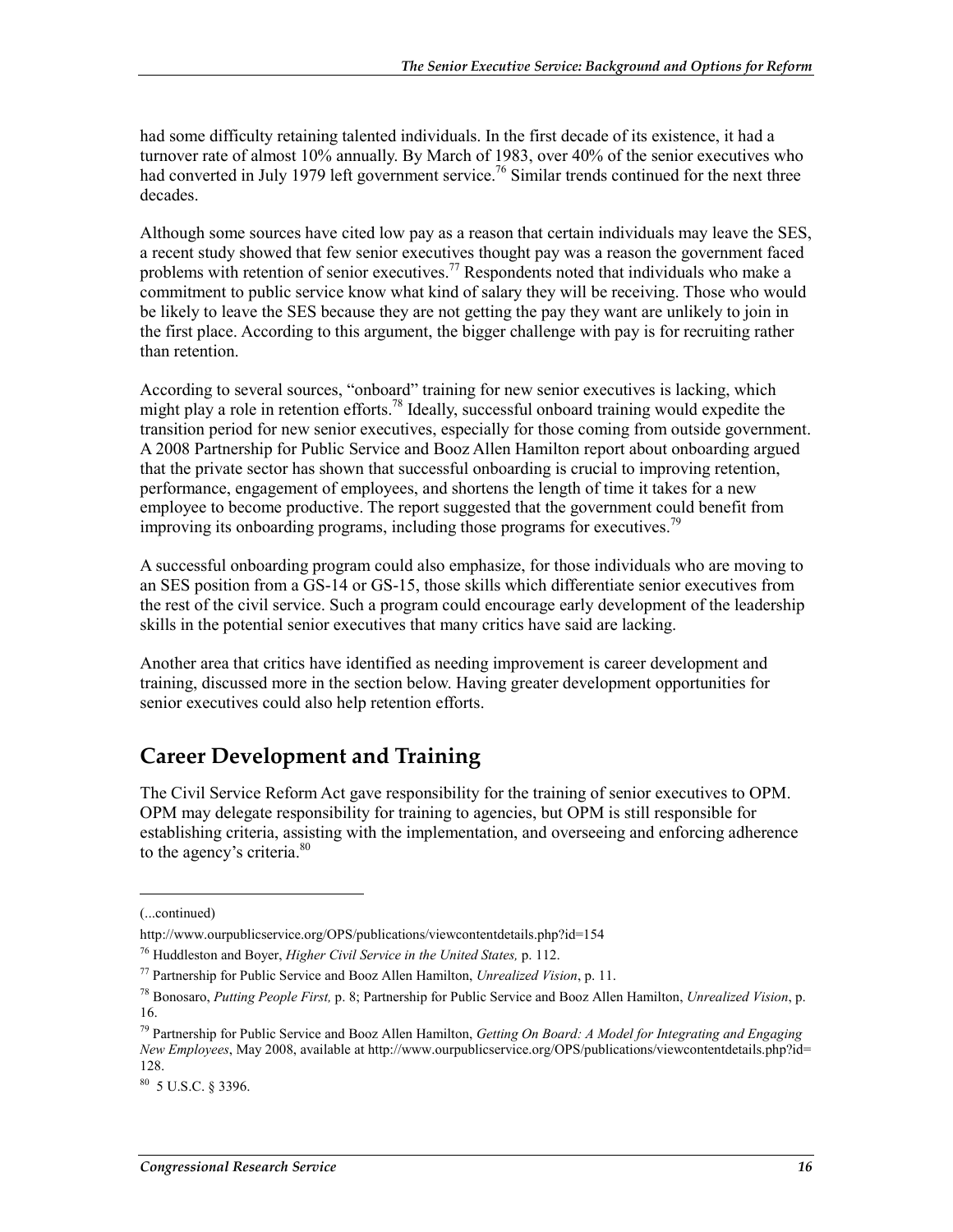OPM offers a number of training opportunities for senior executives, including the Federal Executive Institute and three Management Development Centers that provide leadership training for government executives. OPM's training opportunities attempt to strengthen and reinforce the Executive Core Qualifications (ECQs) that are required of all senior executives. In addition, OPM encourages agencies to establish training programs of their own and provides guidance on its website for agencies to do so.<sup>81</sup> In March 2011, a representative from OPM testified before the Senate's Homeland Security and Governmental Affairs Committee that OPM is working with the Federal Executive Institute to develop additional opportunities such as more frequent SES orientation programs and networking opportunities.<sup>8</sup>

Although there are some training opportunities for senior executives through OPM, some critics say that OPM has largely delegated the responsibility to agencies, and that neither agencies nor OPM have prioritized training. As a result, senior executives are mostly responsible for finding their own training opportunities, and many feel that their professional development is not a priority in their agencies. $83$  This decentralized approach has led to variation in training opportunities among agencies. Providing training programs can be especially difficult for small agencies that may have small budgets.<sup>84</sup>

A critique of the decentralized training structure is that it violates the spirit of the original SES vision. Government-wide training programs, in which executives could share experiences and learn from their colleagues in other agencies, have been inconsistent and infrequent since the SES was launched. Such training and development sessions would have been more aligned with the original intent of civil service reform, some critics have pointed out.<sup>85</sup> Training opportunities tend to be agency-specific, reinforcing the SES's current agency-centric structure.

One study of the SES suggested that the government could take advantage of its own resources to provide additional training opportunities for SES members. For example, Presidential Rank Award recipients could be a training resource for development of potential or current senior executives.<sup>86</sup>

Responses to a 2008 OPM survey of senior executives showed that many senior executives feel their own developmental opportunities could improve. Fifty-five percent of executives were satisfied with the developmental opportunities available to them. Over a third of the survey respondents (35%) felt that their developmental needs were not assessed. Only about 25% of agency executives said they had received some sort of formal executive coaching.<sup>87</sup> These

<sup>&</sup>lt;u>.</u> <sup>81</sup> Information about the training offered for senior executives by OPM, as well as guidance for agencies on establishing and maintaining development programs, can be found on OPM's website, available at http://www.opm.gov/ses/executive\_development/index.asp.

 $82$  Testimony of Nancy Kichak, U.S. Congress, Senate Committee on Homeland Security and Governmental Affairs, Subcommittee on Oversight of Government Management, the Federal Workforce, and the District of Columbia, *Strengthening the Senior Executive Service: A Review of Challenges Facing the Government's Leadership Corps*, 112<sup>th</sup> Cong., 1<sup>st</sup> sess., March 29, 2011, pp. 3-4.

<sup>83</sup> Bonosaro, *Putting People First,* pp. 3-4.

<sup>84</sup> U.S. General Accounting Office, *Senior Executive Service: Training and Development of Senior Executives*, GAO/GGD-89-127, September 1989, pp. 4-5, at http://archive.gao.gov/d26t7/139989.pdf.

<sup>85</sup> U.S. General Accounting Office, *Senior Executive Service: Training and Development of Senior Executives*, and Partnership for Public Service and Booz Allen Hamilton, *Unrealized Vision,* p. 17*.*

<sup>86</sup> Partnership for Public Service and Booz Allen Hamilton, *Unrealized Vision*, p. 18.

<sup>87</sup> U.S. Office of Personnel Management, *Senior Executive Service Survey Results*, Washington, D.C., May 2008, at (continued...)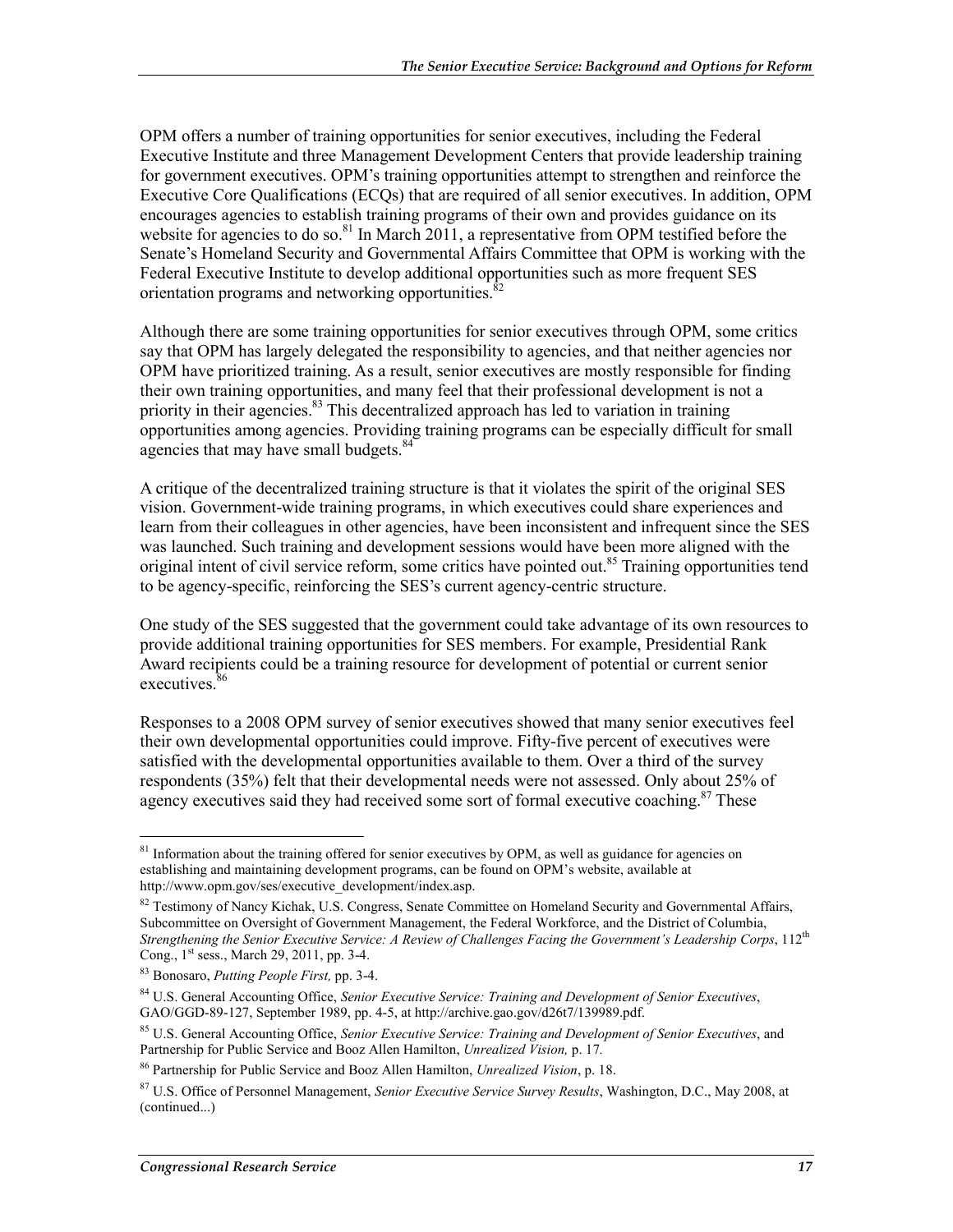responses reinforce the suggestion of some that development of executives may not be a high priority for many agencies.

#### **Mobility of SES Members**

The SES was intended to be a government-wide, cohesive corps of individuals that encouraged mobility within and across government agencies. The thought was that SES members would gain experience and leadership skills from being mobile that they could apply across different government agencies and positions. Mobility would bring fresh perspective to agencies and would encourage the individuals to apply a broader skill set to an agency's needs, rather than allowing individuals to get too involved in technical details of agency programs. Moreover, senior executives would form cross-agency relationships that would enrich their skills that they could apply to their own position.

Mobility of senior executives, however, has never been fully realized. Few senior executives have worked outside their own agency. Various sources have cited several reasons for why senior executives are not mobile. Since the creation of the SES, job rotations seem to be widely perceived as punitive and a way for political leaders to get rid of unwanted personnel, rather than a tool for improving one's skill set.<sup>88</sup>

Other barriers to mobility that have been cited include the way that OPM has delegated a great deal of responsibility over senior executives to individual agencies.<sup>89</sup> The CSRA required OPM to serve as a centralized administrator for the new SES, and it was tasked with many responsibilities that it has largely delegated to agencies. Recruitment and assessment have largely been delegated to agencies, so OPM has more of a distant oversight role than a direct hand in managing the SES. However, to institute a successful job rotation system, a strong, centralized personnel structure must exist, some have argued. $90$ 

One scholar suggested that senior executives may be able to learn from the military model with regard to frequent job rotations.<sup>91</sup> Through job rotations, senior leaders in the military are expected to yield a "rich array of career development experiences."<sup>92</sup> Job rotations have the potential to broaden understanding about what might make government more effective, because individuals would be exposed to and could learn from many different situations and contexts. Skills that could be obtained include adaptability, flexibility, leadership, planning, and a broader perspective on business functions.

A recent report on the SES recommended that OPM, in collaboration with each agency, should review all existing SES positions and identify those that would truly benefit from a rotational

<sup>(...</sup>continued)

http://www.opm.gov/ses/SES\_survey\_results\_complete.pdf.

<sup>88</sup> Patricia Wallace Ingraham, *The Foundation of Merit: Public Service in American Democracy* (Baltimore: Johns Hopkins University Press, 1995), p. 85.

<sup>89</sup> Partnership for Public Service and Booz Allen Hamilton, *Unrealized Vision*, p. 3

 $90$  Ibid., pp. 3-4.

<sup>91</sup> Al Robbert, "Developing Leadership: Emulating the Military Model," in *High-Performance Government: Structure, Leadership, Incentives*, ed. Robert Klitgaard and Paul C. Light (Arlington, VA: RAND Corporation, 2005), pp. 255- 279.

 $92$  Ibid., p. 268.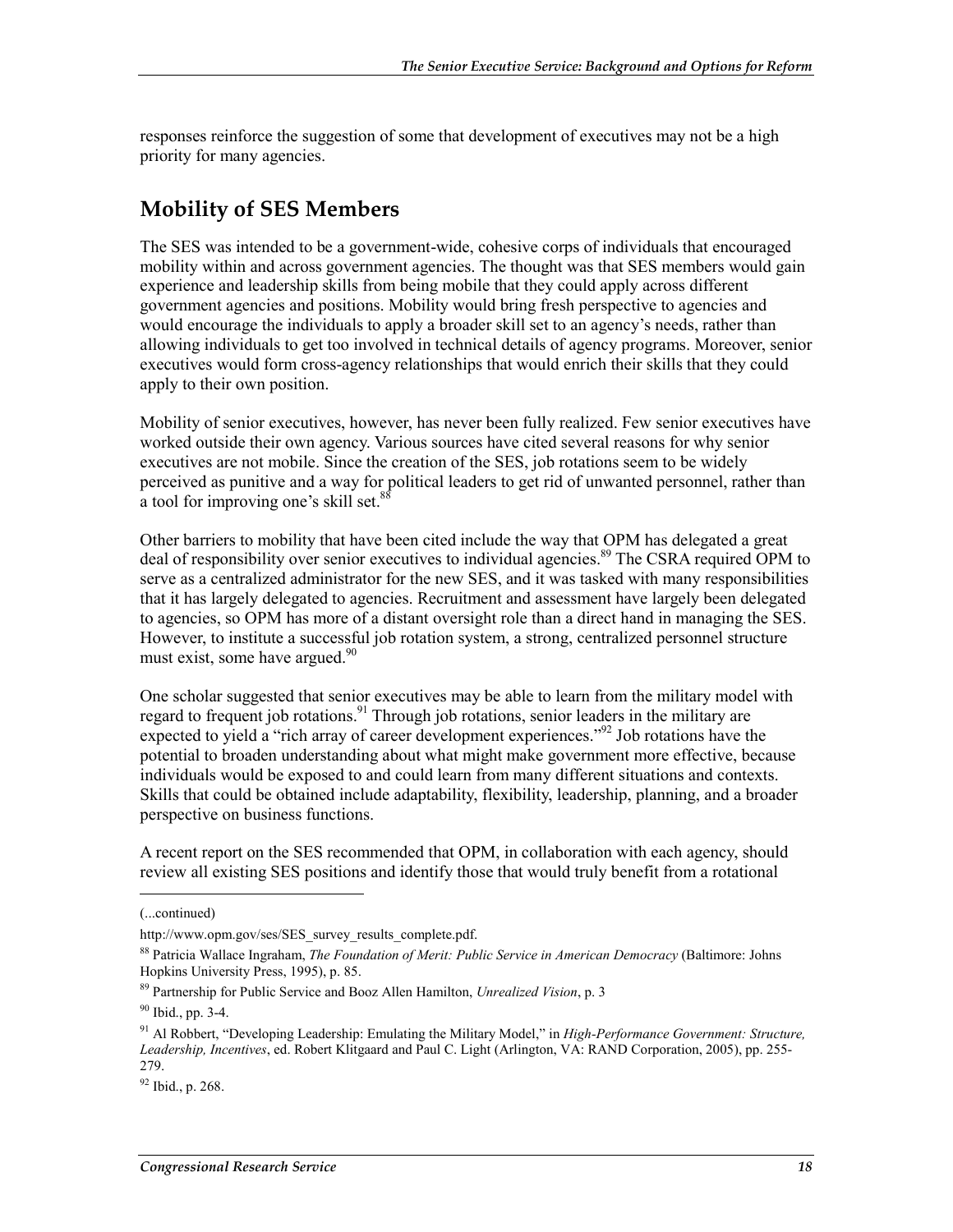component. Given existing challenges and the current government structure, they suggest that the idea of an entire SES corps that is mobile is no longer practical. There may be some SES positions within agencies that benefit from technical expertise, and agencies may prefer to keep those technical experts where they are. The report suggests separating those positions into "Agency SES" and "National SES," while turning some SES positions into Senior Technical (ST) and Senior Level (SL) positions where appropriate.<sup>93</sup> Members of the National Corps could establish mobility agreements with their agencies and institute developmental rotations administered by OPM. Those individuals designated as agency senior executives would not have the same rotational requirements.

A similar point was raised at a March 2009 hearing on the SES by Nancy Kichak, a hearing witness and Associate Director at OPM. She stated that some SES positions, such as Chief Information Officers and Chief Financial Officers, require technical agency expertise, and having mobile senior executives rotating in and out of those types of positions may not be appropriate.<sup>94</sup>

### **Diversity**

<u>.</u>

One issue that has been raised by critics is that the SES lacks diversity. The findings and statement of purpose of the Civil Service Reform Act asserted that the law would "provide the people of the United States with a competent, honest, and productive Federal work force reflective of the Nation's diversity."<sup>95</sup> However, the SES does not currently reflect the diversity of the United States, nor has it reached the level of diversity of the rest of the federal workforce. The current demographic profile of these three groups is presented in **Table 3**.

|                                         | <b>Career Senior</b><br><b>Executives</b> | <b>Federal Workforce</b> | <b>United States</b><br>Population |
|-----------------------------------------|-------------------------------------------|--------------------------|------------------------------------|
| Women                                   | 31.8%                                     | 43.9%                    | 50.8%                              |
| Men                                     | 68.2%                                     | 56.1%                    | 49.2%                              |
| American Indian/Alaska<br><b>Native</b> | 1.2%                                      | 1.8%                     | 1.2%                               |
| Asian/Pacific Islander                  | 3.0%                                      | 5.8%                     | 5.2%                               |
| African-American/Black                  | 9.8%                                      | 17.5%                    | 13.1%                              |

#### **Table 3. Senior Executive Service Demographic Profile**

93 Partnership for Public Service and Booz Allen Hamilton, *Unrealized Vision*, p. 20. Senior Technical (ST) and Senior Level (SL) positions are positions that are classified above GS-15 but serve slightly different functions than SES. As described by OPM on its website, SES positions are those that "involves one or more of the criteria set forth in 5 USC 3132 (e.g., directing the work of an organization, monitoring progress toward organizational goals, etc.)" ST positions are those that "involve high-level research and development. ST positions are established under 5 USC 3104 and are always in the competitive service." SL positions are those for which "the work of the position does not meet the SES criteria nor does it involve the fundamental research and development responsibilities that are characteristic of ST positions." Office of Personnel Management, "About the Senior Executive Service: Frequently Asked Questions," available at http://www.opm.gov/ses/about\_ses/faqs.asp.

<sup>94</sup> U.S. Congress, Senate Committee on Homeland Security and Governmental Affairs, Subcommittee on Oversight of Government Management, the Federal Workforce, and the District of Columbia, *Strengthening the Senior Executive Service: A Review of Challenges Facing the Government's Leadership Corps*, 112<sup>th</sup> Cong., 1<sup>st</sup> sess., March 29, 2011.  $95$  Sec. 3, P.L. 95-454.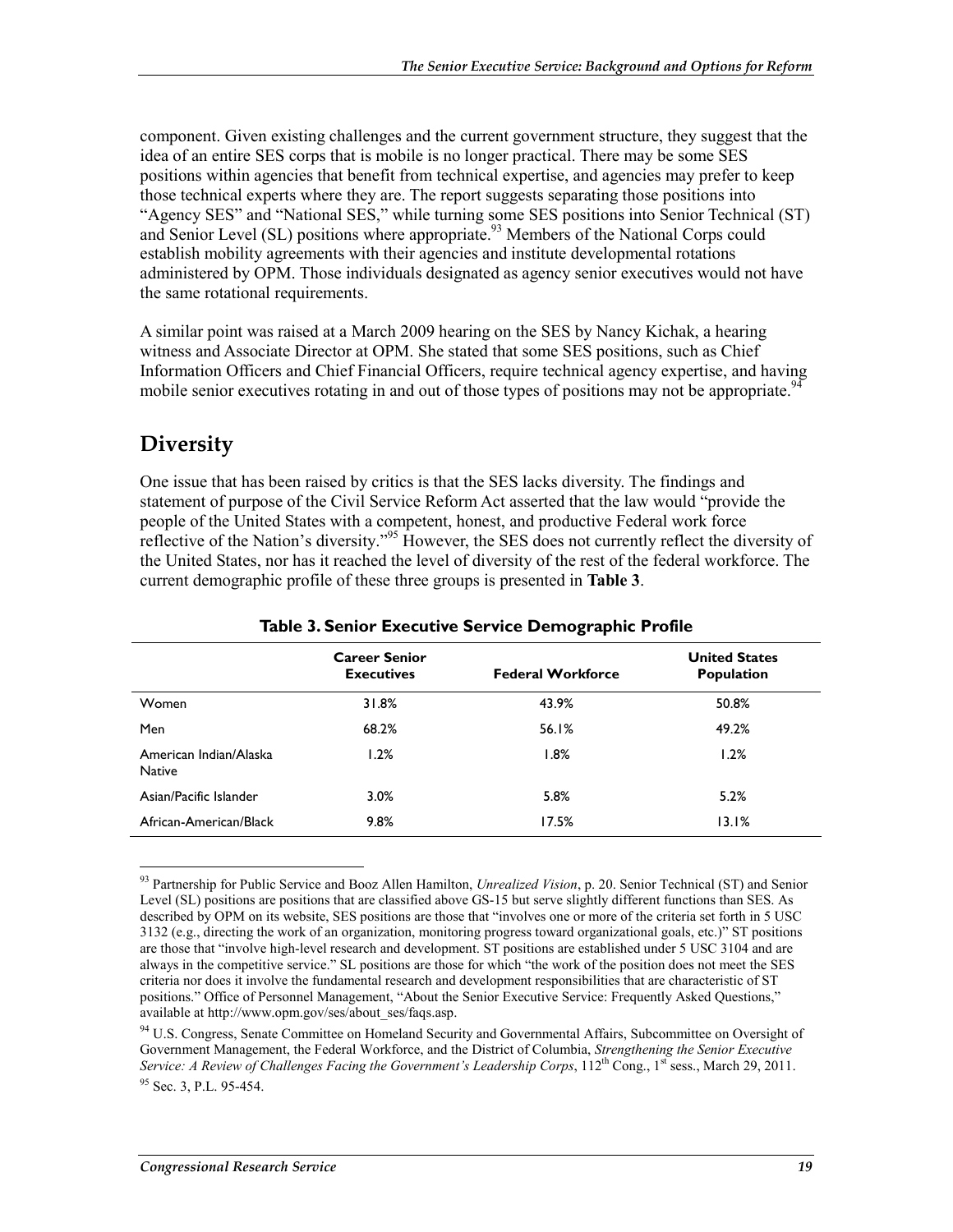|                 | <b>Career Senior</b><br><b>Executives</b> | <b>Federal Workforce</b> | <b>United States</b><br><b>Population</b> |
|-----------------|-------------------------------------------|--------------------------|-------------------------------------------|
| Hispanic/Latino | 3.3%                                      | 6.0%                     | 16.7%                                     |

**Source:** Congressional Research Service. SES and Federal Workforce data are current as of March 2012 and are available at the Office of Personnel Management's Fedscope database in the Diversity Cube: http://www.fedscope.opm.gov/index.asp. Data for the United States population, current as of June 2012, are from the U.S. Census Bureau's "Quick Facts" website: http://quickfacts.census.gov/qfd/states/00000.html.

In a 2008 report on diversity in the SES, GAO stated that "having a diverse SES corps, which generally represents the most experienced segment of the federal workforce, can be an organizational strength that can bring a wider variety of perspectives and approaches to bear on policy development and implementation, strategic planning, problem solving, and decision making." GAO showed that the diversity in the SES is similar to the diversity of GS-14s and GS-15s, which comprise what is often viewed as the SES development pool.<sup>96</sup> The SES could benefit from an increase in diversity in the talent pool since a large number of senior executives are likely to retire in the next few years. According to GAO, this would improve the overall quality of the SES since "racial, ethnic and gender diversity in the SES is an important component for the effective operation of the government."<sup>97</sup>

Some scholars of public bureaucracy have argued that having a diverse government workforce can increase the effectiveness of government, because individuals with diverse backgrounds might bring a different set of experiences and perspectives to their decisions in government.<sup>98</sup> One scholar stated that an increasingly diverse public workforce can "improve the way in which government operates and is perceived by the general citizenry."99

#### **OPM's Management of the SES**

Some scholars of public administration have suggested that a strong OPM is important to establishing and maintaining a successful SES. Two years after the initial implementation of the SES, Bernard Rosen, then a professor at American University and former executive director of the Civil Service Commission, wrote an article entitled "Uncertainty in the Senior Executive Service." Rosen had been a career executive under five different administrations. He argued that OPM had a very important role to play in the SES, particularly in President Ronald Reagan's Administration, since it was the first new administration since the SES was instituted. He argued that the OPM director must serve as a "catalyst" between the President, his appointees, and the agencies. As established by the Civil Service Reform Act, OPM should be able to "provide better guidance and monitoring without reverting to the tight controls exercised by the former Civil Service Commission. OPM can move from a very limited leadership role to a more active middle

<sup>96</sup> U.S. Government Accountability Office, *Diversity in the Federal SES and Senior Levels of the U.S. Postal Service and Processes for Selecting New Executives*, GAO-08-609T, April 3, 2008, p. 2, at http://www.gao.gov/new.items/ d08609t.pdf.

<sup>97</sup> Ibid., p. 10.

<sup>98</sup> See, for example, Jay M. Shafritz et al., *Personnel Management in Government: Politics and Processes* (New York: Marcel Dekker, 1992).

<sup>99</sup> Norma M. Riccucci, *Managing Diversity in Public Sector Workforces* (Boulder, CO: Westview, 2002), p.153.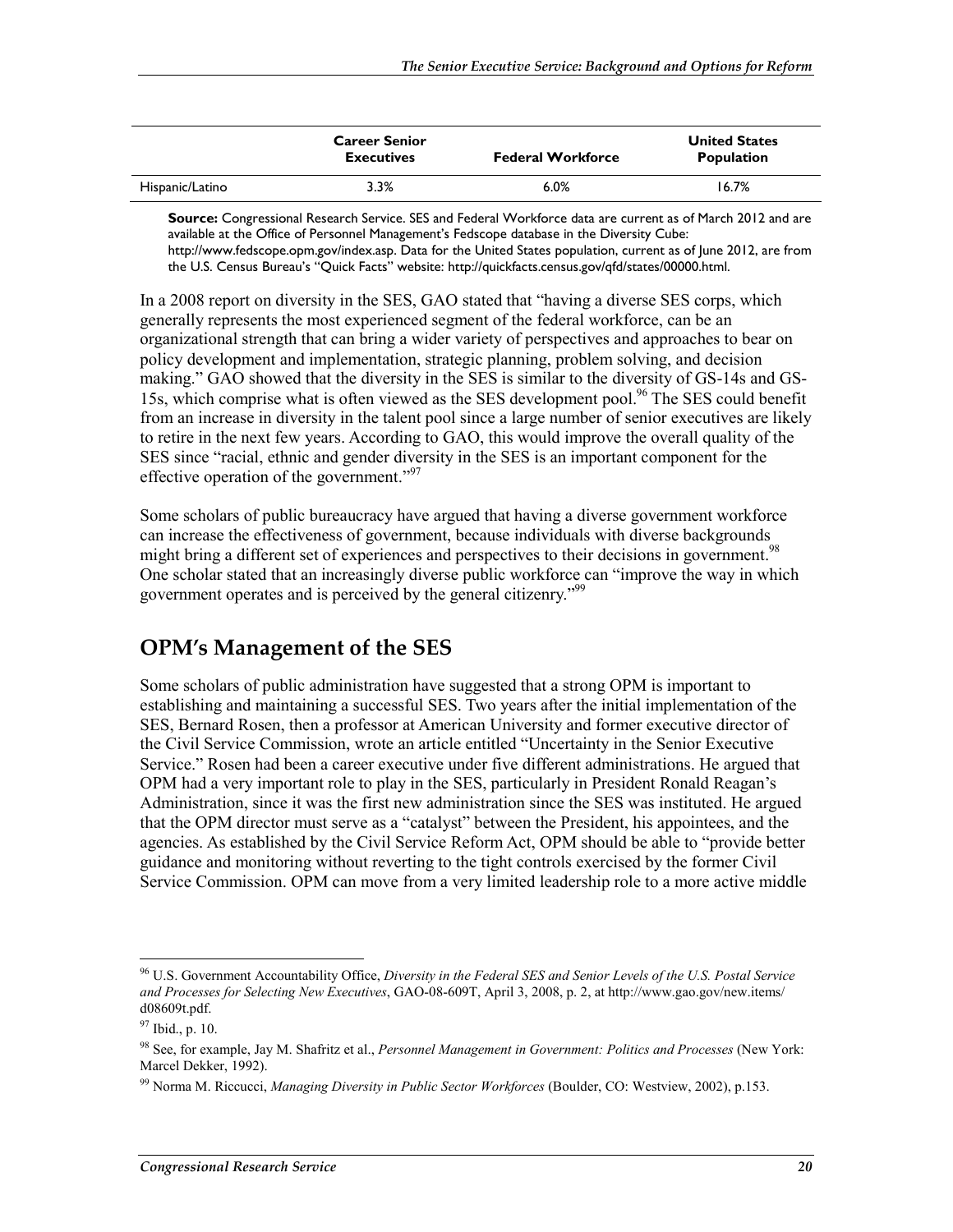ground, and do so in healthy cooperation with the agencies… it would enhance the possibility for realizing the high promise of the SES—significant improvement in government operations."<sup>100</sup>

Almost three decades later, the Partnership for Public Service and Booz Allen Hamilton issued a study arguing that the lack of OPM efforts to establish a mobile SES has resulted in a highly immobile SES.<sup>101</sup> The Civil Service Reform Act created OPM and gave it many responsibilities. including the authority to grant sabbaticals to senior executives and encourage mobility; establish a qualifications review board to certify qualifications of candidates for SES positions; establish programs for the continual development of SES members or require agencies to establish such programs; and perform other general administrative functions. OPM has delegated a number of these responsibilities to agencies, including training and career development, performance evaluation, and recruiting efforts. Having a more centralized effort for many of these issues could increase the overall strength and effectiveness of the SES. However, some also may suggest that giving more control over senior executives to agencies allows agencies more flexibility in their own operations.

# **Recent Initiatives**

President Obama's President's Management Council established a working group to identify, among other things, areas for improvement of the SES. OMB and OPM, the agencies that are coordinating the working group's effort, issued a joint memorandum on February 18, 2011, to members of the SES. In the memo, leaders from OMB and OPM listed proposals to (1) improve SES professional development programs; (2) streamline burdensome administrative processes; (3) strengthen personnel performance management; and (4) expand and diversify executive talent pipelines. The memo suggested such reforms as encouraging more engagement between senior executives and political appointees in agencies and improving the current recruitment techniques to increase diversity and talent within the SES.<sup>102</sup>

### **112th Congress**

On March 29, 2011, the Senate Committee on Homeland Security and Governmental Affairs' Subcommittee on Oversight of Government Management, the Federal Workforce, and the District of Columbia held a hearing on the SES. Entitled "Strengthening the Senior Executive Service: A Review of Challenges Facing the Government's Leadership Corps," the hearing featured three witnesses who discussed many of the issues mentioned in this report. The witnesses were representatives from OPM, the Partnership for Public Service, and the Senior Executives Association. The chairman of the subcommittee, Senator Daniel Akaka, suggested that improvements to the hiring process, among other changes, could help strengthen the SES. Senator Ron Johnson, the committee's ranking member, stressed the importance of strong leadership in ensuring effectiveness of an organization, whether it is in the public or private sector. Hearing witness Max Stier, president and chief executive of the Partnership for Public Service, suggested

<sup>1</sup> 100 Rosen, "Uncertainty in the Senior Executive Service," p. 207.

<sup>101</sup> Partnership for Public Service and Booz Allen Hamilton, *Unrealized Vision*, pp. 20-21.

<sup>&</sup>lt;sup>102</sup> Memorandum from Jeffrey D. Zients, Federal Chief Performance Officer and Deputy Directory for Management, Office of Management and Budget (OMB), and John Berry, Director of the Office of Personnel Management (OPM) to the Senior Executive Service, February 18, 2011, p. 1.